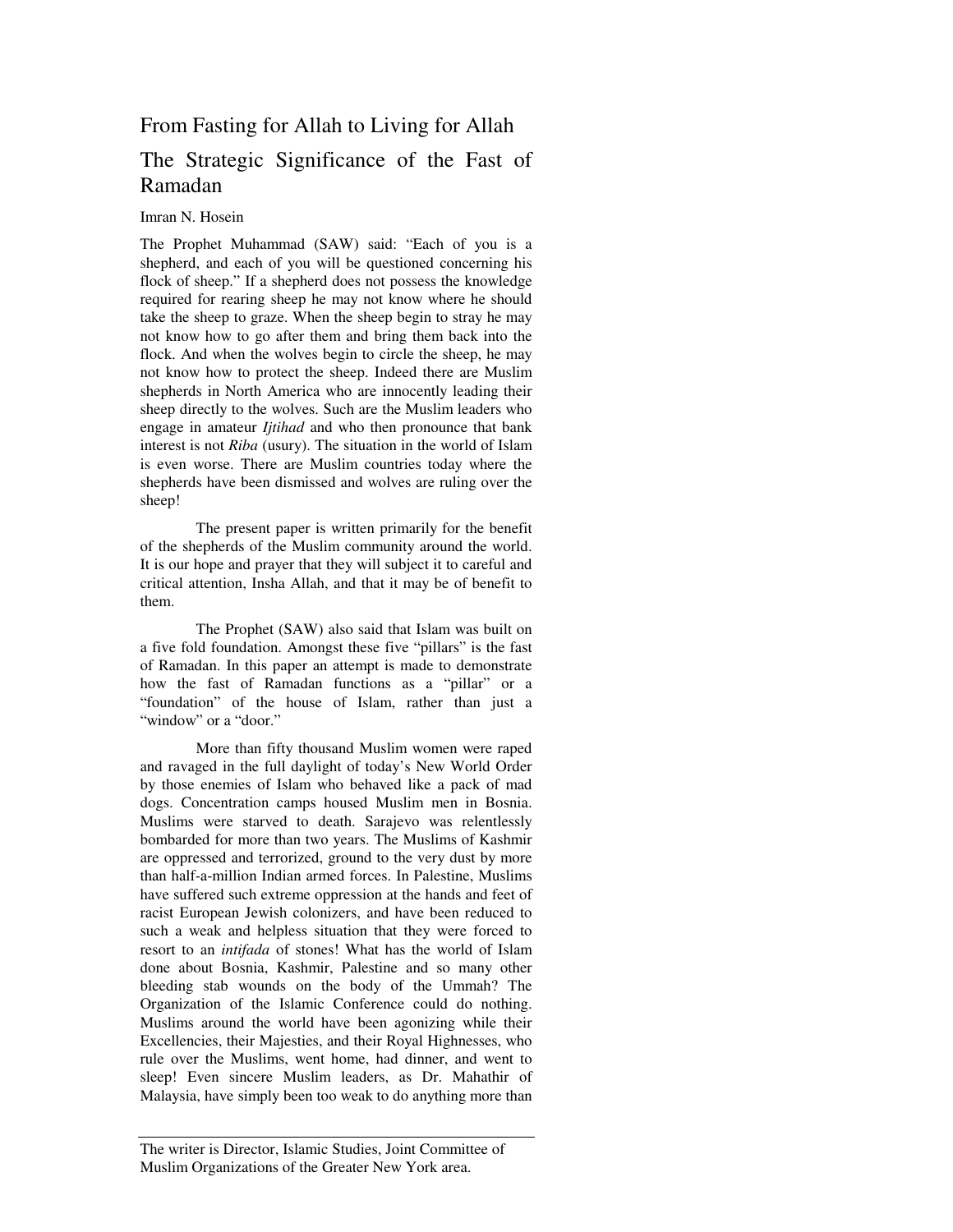protest the hypocrisy of the West and the indifference of Muslim leaders.

The Qur'an requires of Muslim that they build Power with which to deter enemies (Al-Anfal 8:60), respond to aggression (Al-Hajj 22:39-41), and liberate the oppressed (Al-Nisa 4:75). In the process of building Power and using Power for performing such functions, Muslims would create conditions which would facilitate the recognition of the Truth of Islam by non-Muslim humanity (Al-Anfal 8:7-8).

How do we restore Power to the *Ummah*? What is the Qur'anic view of Power? Is wealth a foundation of Power? If it were then the rich peoples' army would not have been defeated by the army of the refugees at Badr! Are weapons the foundations of Power? If they were then the well-armed force of the Quraish would not have been defeated by the lightly armed Muslims at Badr! Nor would a "Super Power," the United States of America, have been defeated in Vietnam.

What, then, are the foundations of Power? Wealth, and weapons technology (including nuclear weapons), and the strength of numbers, are all important to Power but do not constitute the foundations.

Our understanding is that the foundations of Power are located in freedom, knowledge, values, faith, unity (and fraternity), discipline and leadership.

For example, the Muslim Community under the direct leadership of the Prophet (SAW) was not give permission to fight until they had Power. But permission never came while they were still in Makkah. It came only after the *Hijrah* to Madinah and only after the conclusion of the Treaty (*Meethaq*) of Madinah which gave to them political freedom. That political freedom assured for them the freedom to submit, individually and collectively, privately and publicly, to the supreme authority of Allah (SWT).

Today that freedom has been lost. Muslims are now obliged, for example, to submit to the supreme authority of enemies of Islam who control the Security Council of the United Nations Organization.

But of greater importance to us in the context of this essay is the realization that a Muslim cannot pursue an effort for restoring external freedom unless he first has achieved internal freedom. Only that Muslim in truly free (internally) who lives for Allah (SWT). Everything he does, he seeks to please Allah (SWT). It matters not whether the world is pleased or displeased with him. What the world thinks of him is irrelevant to how he determines the life he should live. Only such a Muslim is free!

Fasting is one of the most effective institutions for realizing that freedom. It is of crucial importance that we reflect upon the fact that the fast of Ramadan was not imposed upon the Muslims until just before the battle of Badr when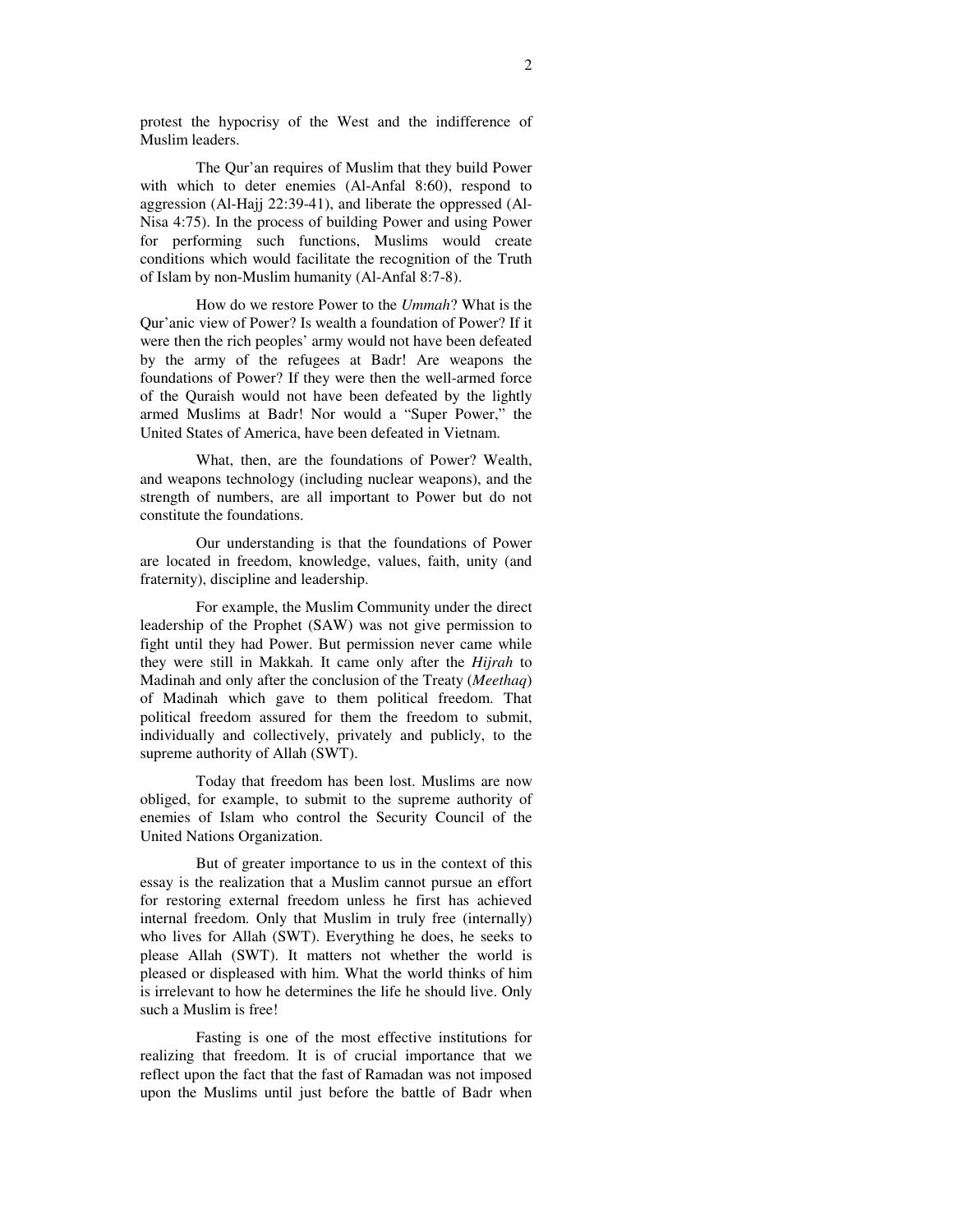they had to fight for the first time! That timing was not by accident!

In a hadith *Al-Qudsi*, Allah (SWT) declares: "Fasting is for Me, and I will respond to it with any reward (howsoever great) I choose to bestow." The lesson here is so simple and yet so Powerful. If we can fast for Allah (SWT), it opens the way for us to live for Allah and for Allah alone, regardless of the price we may have to pay. Therein lies the foundations of Power.

Thus, what this paper does, most of all, is to provide for the discerning reader a glimpse of how the fast of Ramadan contributes towards the individual and collective realization of all the foundations of Power.

We must enter a note of warning concerning the increasing number of secularized Muslims who are emerging in our midst who are either careless and indifferent with regards to the fast of Ramadan, or who do not consider it necessary to observe the fast at all. Such Muslims should understand, before it is too late, that it is in the nature of the secular society to dilute, to weaken, and to eventually render irrelevant, the distinction between the "Truth" *(Al-Haq)* and "falsehood" *(Al-Batil)*, that which is "permitted by Allah" *(Al-Halal)* and that which is "prohibited by Allah" *(Al-Haram)*, between conduct which is virtuous *(Al-Ma'ruf)* and conduct which is sinful *(Al-Munkar).* Without being fully aware of it, the secularized Muslim eventually lives a life which is in no way molded and conditioned by the rewards of Heaven *(Al-Jannah)* and the punishments of Hell *(Jahannam).* Indeed, secularized Muslims eventually lose consciousness of what is "sin."

In the secular society it is not the word of Allah (SWT) which is the measure of all things. Rather man, himself, positions himself at the center of his universe, and he becomes the measure of all things. He determines what is right and what is wrong. His reason sits in judgment on anything which claims to be the Word of God. And when the Word of God does not appear to conform to man's rational predilections then the word of God must either be rewritten, or rejected or, worse, subjected to a progressive interpretation! This is called the secularization of religion. And this is the terrible fate which has befallen Judaism and Christianity in the U.S.A. And this fate has arrived at the very doorstep of the Muslims.

This fate was inevitable for Jews and Christians because they had distorted the revealed Truth. But it would be inexcusable for Muslims because the revealed Truth in the Qur'an is protected by Allah (SWT) Himself. And the basic understanding of that Truth is located in the explanations provided by the Prophet Muhammad (SAW), in his personal example *(Sunnah)*, and the model of a sacred society which he created!

In order to protect themselves from being completely absorbed and integrated into the new sophisticated secular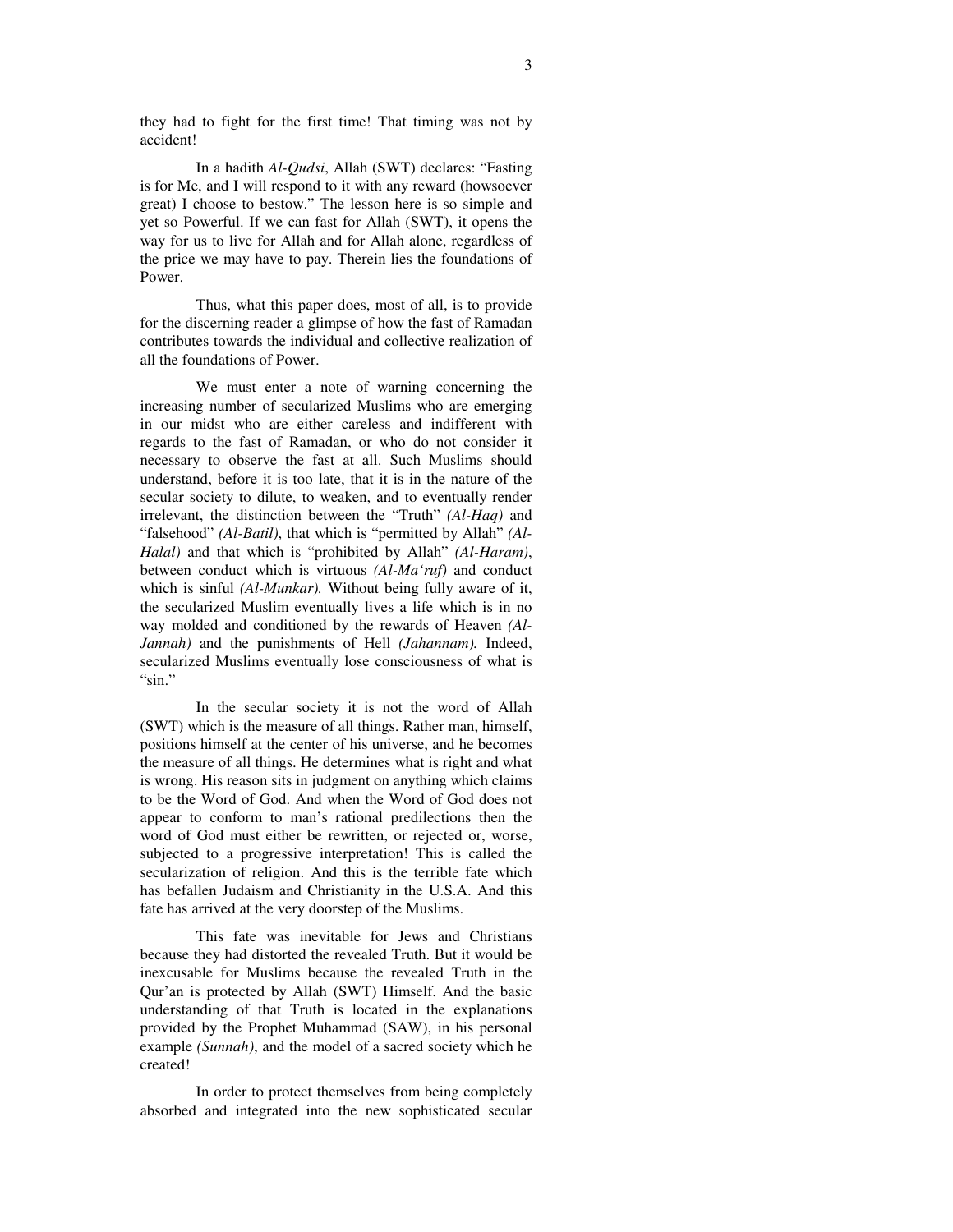*Jahiliyyah* (i.e. Ignorance of Truth revealed by Allah), such secularized Muslims should make haste to learn the lesson that Islam presents to humanity an alternative model of life and of society, a model which is a rival to today's secular model. Islam's model is the "sacred" model. In the sacred model this world acquires meaning only with reference to that transcendental world from which emerges *Al-Haq*, *Al-Halal* and Al*-Ma'ruf*.

When we understand how this world relates to that world then this world, also, becomes scared. Life becomes sacred. And woman becomes sacred (for men). Only then can we fathom the status of woman in the sacred model of life. We can then respond to the challenge posed by the secular model which, in naïvely seeking to liberate woman, is presiding over the greatest destruction of the peace and happiness of women ever the have been witnessed in history.

Through fasting we enhance our state of harmony with the sacred life and the sacred world! The sacred life is a life which is lived for the purpose of pleasing Allah (SWT)! That is the way we should live. That is the road to Power.

We pray that the reader may benefit from the information and analysis presented here and, in particular, that secularized Muslims who have stopped fasting may be persuaded to return to the life of the sacred and to the institution of fasting which does so much to remind us of the unseen world and to fortify us with the values which come from that unseen world. Without values the only future mankind can expect is one of unhappiness and frustration, and tragedy after tragedy!

May Allah accept our humble service in the cause of His Revealed Truth — Truth which can bring peace and contentment, fulfillment and success to human existence. Aameen!

## **FASTING IN ISLAM — ITS BASIC OBJECTIVE**

In its second Surah, <sup>1</sup> the Qur'an addresses those who believe in it (i.e. the Qur'an) as Divine revelation and informs them of the promulgation of the compulsory fast for them. The verse (Al-Baqarah 2:183) then goes on to point out that fasting was made compulsory for all those religious communities which preceded this community of believers, i.e. the Muslims who believe in the Word of Allah (SWT) revealed in the Qur'an and who are followers of the Prophet Muhammad (SAW). Thus the compulsory fast is to be found Jews, Christians, Hindus, Buddhist and others. <sup>2</sup> The verse then ends by indicating that the objective for which the compulsory fast was promulgated is the acquisition of piety and godliness *(Taqwa).*

The Qur'anic viewpoint, therefore, is that fasting has always been an obligatory feature of the religious way of life. By instituting the compulsory fast for the religious community which followed the Prophet Muhammad (SAW), the Qur'an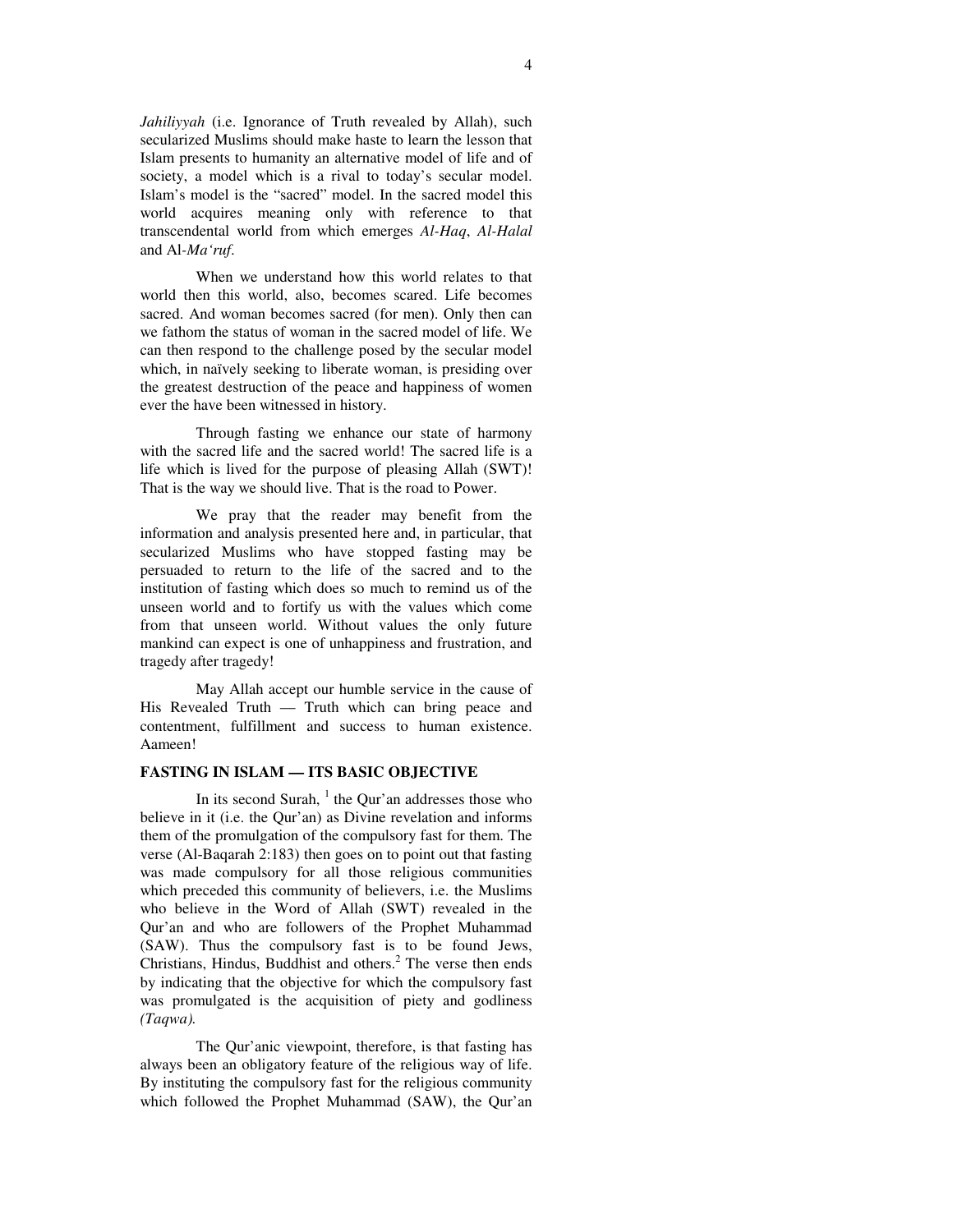was simply bringing that Muslim community into a state of conformity with an essential requirement of the religious way of life.

When the Qur'an went on to point out that the basic objective of fasting was the acquisition of piety and holiness *(Taqwa)*, it followed that this must also have been the basic objective of fasting in all previous religious communities established by the thousands of Prophets and guides sent by Allah (SWT) to every nation and tribe. (Al-Ra'd 13:7)

An immediate implication of this conclusion is that no religion (which claims to be founded on the One Truth) can or should condone the exploitation of the institution of fasting as a political weapon or a form of protest. And yet, in 1986, the Foreign Minister of Nicaragua, who was Catholic priest, completed three weeks of this fast-unto-death in a protest against the policies of the government of the United States of America towards the Sandanista government in Nicaragua. In much the same way the Indian leader, Mahatam Gandhi, who was a devout Hindu and a role-model of modern reform Hinduism, used fasting as a political weapon in his struggle against British rule in India.

Piety and godliness, therefore, is the criterion with which we judge the institution of fasting as it functions, not only in the religious community established by Muhammad (SAW), but in all other religions and religious communities. When fasting inculcates piety and godliness then it is functioning in accordance with its original purpose. When it does not or, rather, no longer does, then a deviation has occurred. And it behooves the followers of the deviant religion to struggle to retrieve the original objective of fasting.

While the majority of Muslims, the world over, observe the compulsory fast of Ramadan, we find in this age the unique phenomenon of large numbers of Muslims who do not fast. When we inquire into this phenomenon what we find is that it has emerged almost exclusively as a result of a considerable impact of modern Western civilization on such Muslims.

This is not surprising since modern Western civilization, which is largely constructed on secular and materialistic foundations, does not attach much practical value to piety and God-consciousness. As a consequence one comes across people who find it inconvenient to fast because it interferes with the efficient fulfillment of their professional obligations. Indeed a former President of Tunisia attempted to prohibit the compulsory Islamic fast because he claimed that it had a negative impact on productivity and thus constituted an obstacle to economic growth and prosperity. Others, who have imprisoned themselves in the comforts and luxuries of modern sensate culture (which is a feature of Western rather than Christian civilization), find fasting to be either too rigorous, or just plain inconvenient. While we shall be attempting a rational exposition of the benefits to be derived from fasting, we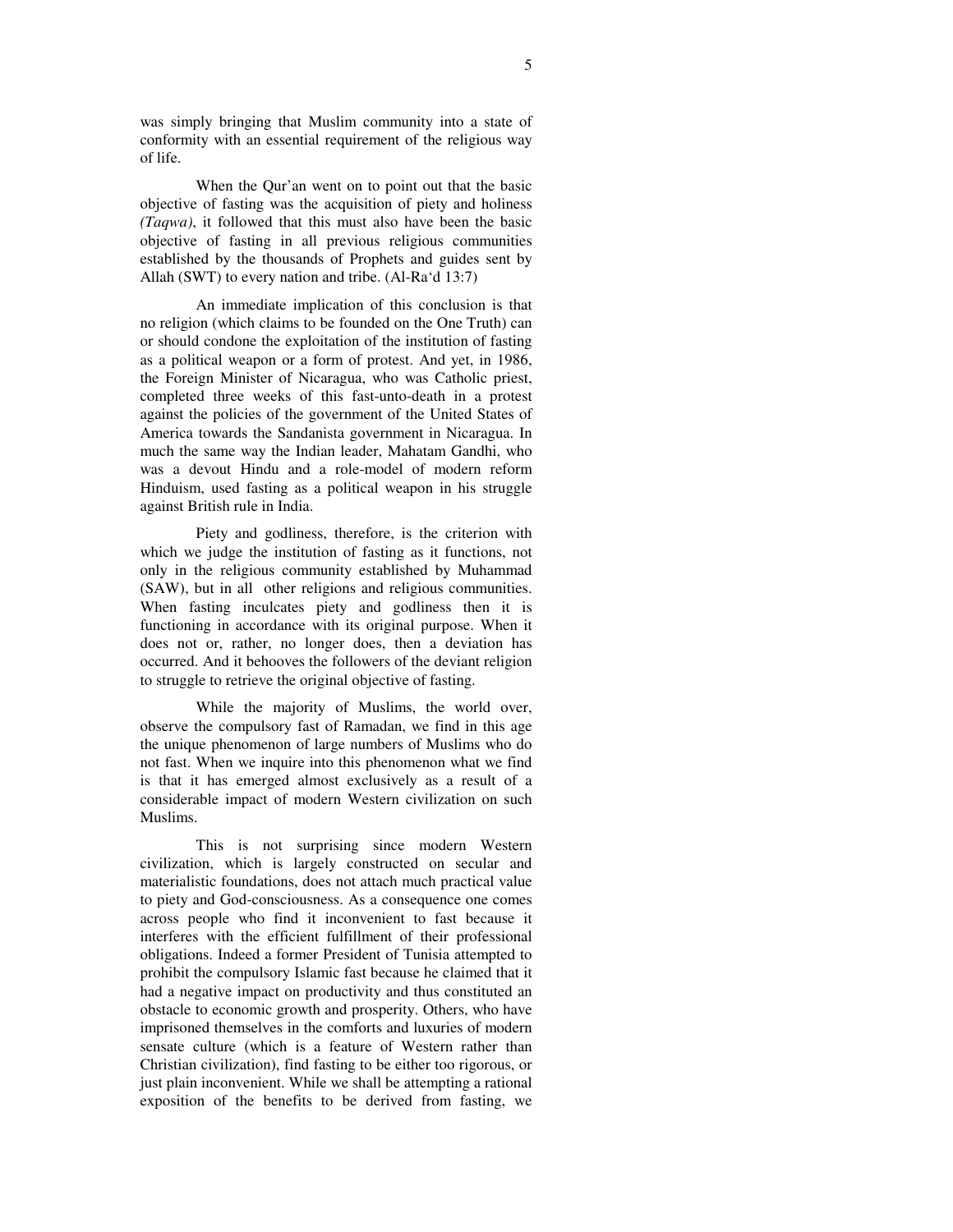should also urge such Muslims to take serious note of the fact that fasting was made compulsory by Allah (SWT) Himself. Any Muslim who challenges this and holds the view that he is under no obligation to fast is, in fact, in a state of defiance and rebellion against Allah. And since Islam connotes "submission" to the Will of Allah (SWT), it should be obvious that such a person is not in Islam, in the true sense of the word. Indeed, such a Muslim places himself outside the religious way of life altogether since the Qur'an declares: "And whosoever desires a religion other than Islam, never will it be accepted from him." (Aal-e-Imran 3:83)

On the other hand, the Muslim who recognizes the obligatory nature of fasting and yet does not observe the compulsory fast because of laziness, inconvenience, or whatever reason is, in fact, committing a sin and must expect to be punished by Allah (SWT) for it. Similarly, since fasting was made compulsory for those religious communities which preceded the advent of Prophet Muhammad (SAW), it follows that the followers of those religions will also incur Allah's punishment if they, too, fail to observe their compulsory fast.

## **Fasting and Power**

*Taqwa* possesses both a moral and a spiritual dimension. In respect of its moral dimension it connotes moral rectitude which is the fruit of a Divinely-grounded vigilance, on the one hand, and the purification of the heart *(Tazkiyah)* on the other. Moral rectitude manifests itself in acts of commission *(Awamir)* and omission *(Nawahi)*, i.e. performing virtuous acts required by the moral code such as "giving alms to the poor," on the one hand, and refraining from evil acts (also prohibited by the moral code) such as acts of bribery and corruption on the other. Almighty Allah (SWT) declares in the Qur'an:

> Whosoever purifies (the *nafs*) has achieved success. And whosoever corrupts it has failed. (Al-Shams 91:9)

The implication of these *ayaat* of the Qur'an is that values must be recognized as one of the foundations of Power. Indeed, there is a specific confirmation of such an implication in the chronological sequence of the revelation of the Qur'an.

After the migration from Makkah to Madinah had been effected, and shortly after victory over the Quraish at Badr, Allah (SWT) revealed the Surah entitled Al-Anfal (the Spoils of War) in which He recalled the road which had been traveled:

> Call to mind (that time) when you were a small (band), weak, helpless (and vulnerable) in (your) territory, and afraid that (hostile) people would finish you off. Then (Allah) provided you with (a way to) safety and refuge, and empowered you with His aid, and provided you with wholesome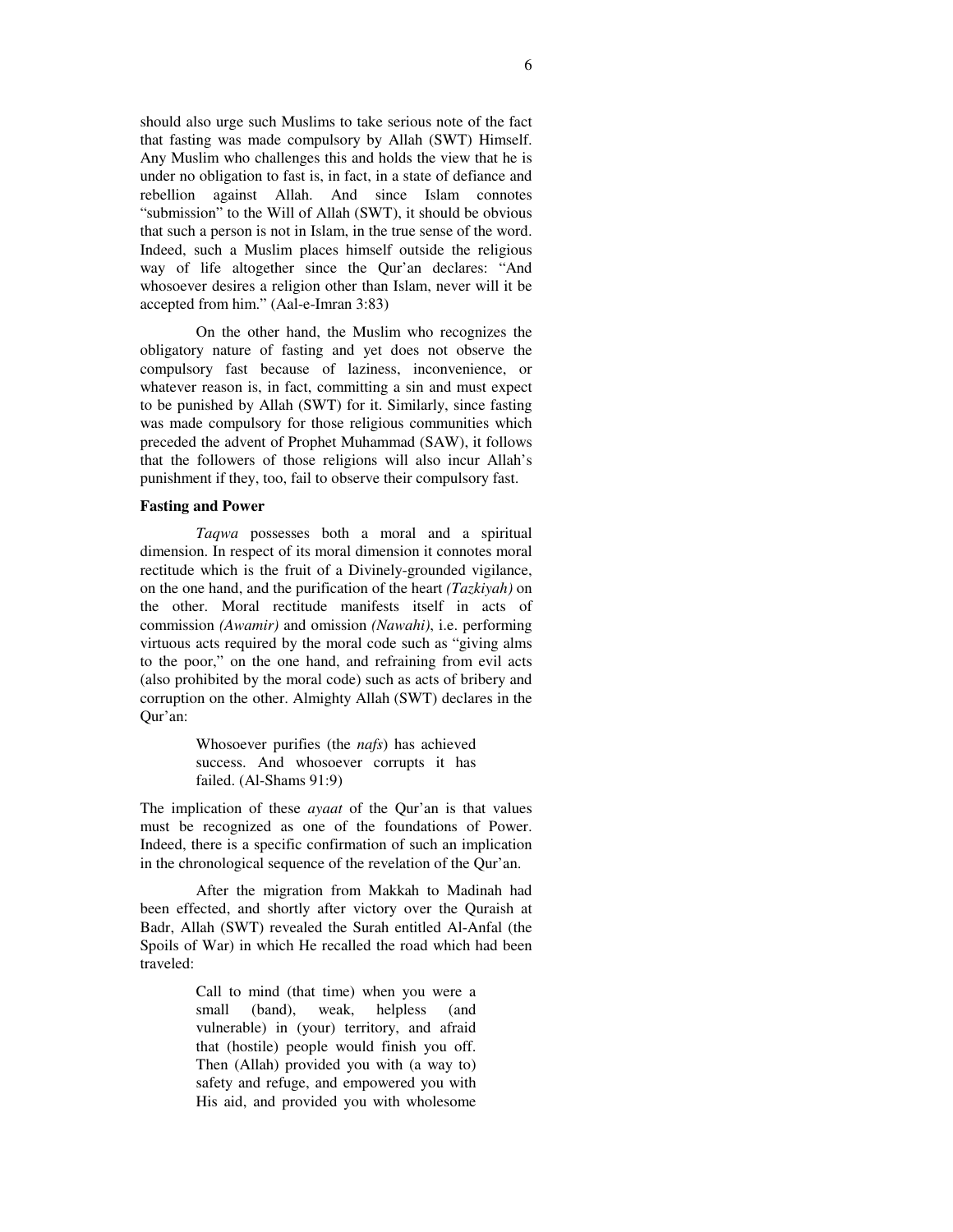resources that you might be grateful.(Al-Anfal 8:26)

The Power to which Allah (SWT) refers was, of course, manifest in the battle of Badr. And the manifestation of that Power was of such strategic importance in the Divine scheme that Allah went on to describe it as the *Furqan*, or criterion, through which truth was distinguished from falsehood (Al-Anfal 8:29). He also says:

> That it (the demonstration of Power) might serve to confirm Truth and expose falsehood, distasteful though it be to those in guilt. (Al-Anfal 8:8)

What is of critical importance for our topic is the fact that Allah (SWT) chose a moment shortly before the month of Ramadan, in which the battle of Badr was fought, to reveal the verses of the Qur'an which promulgated the compulsory fasting of Ramadan. It should be clear as daylight that the fast of Ramadan was instituted to function as a means through which the community may be empowered. If not, how can we possibly explain the long delay in promulgating the institution of fasting? Would it not have been beneficial to the oppressed Muslims of Makkah to have been given the fast of Ramadan? Would it not have enhanced their fortitude to resist the *kuffar*? The fact that Allah (SWT) waited more than fourteen years, after the commencement of the revelation of the Qur'an, to reveal the verses relating to the compulsory fast of Ramadan, is a direct indication o f the relationship which exists between fasting and Power.

There is a link between fasting and Power. The link is that fasting not only builds, but also, reinforces and consolidates values, and values form an indispensable foundation of Power.

Also, since no nation, society or civilization can ever rise to greatness without establishing and sustaining the moral health of its people, it follows that the institution of fasting in religion plays a role of crucial importance in nation-building and in the process of establishing a healthy and enduring society and civilization. In fact the Qur'an goes beyond this to claim that survival, n the historical process, depends upon moral health. It does so when it declares that those who purify themselves and permit the proper growth and development of their moral being will succeed (in history as well as in the Divine scheme of things). Those, on the other hand, who corrupt themselves and, in the process, obstruct the growth and development of their moral being, will eventually perish. (Al-Shams 91:9-10) This holds true as much for the social order, the nation, and civilization, as for the individual.

The Qur'an does not merely state this thesis as a fact. It does more than that. It seeks to demonstrate the validity of the thesis by inviting attention to the historical process at work in the rise and fall of nations and civilizations. And in order to facilitate that inquiry it narrates the history of certain nations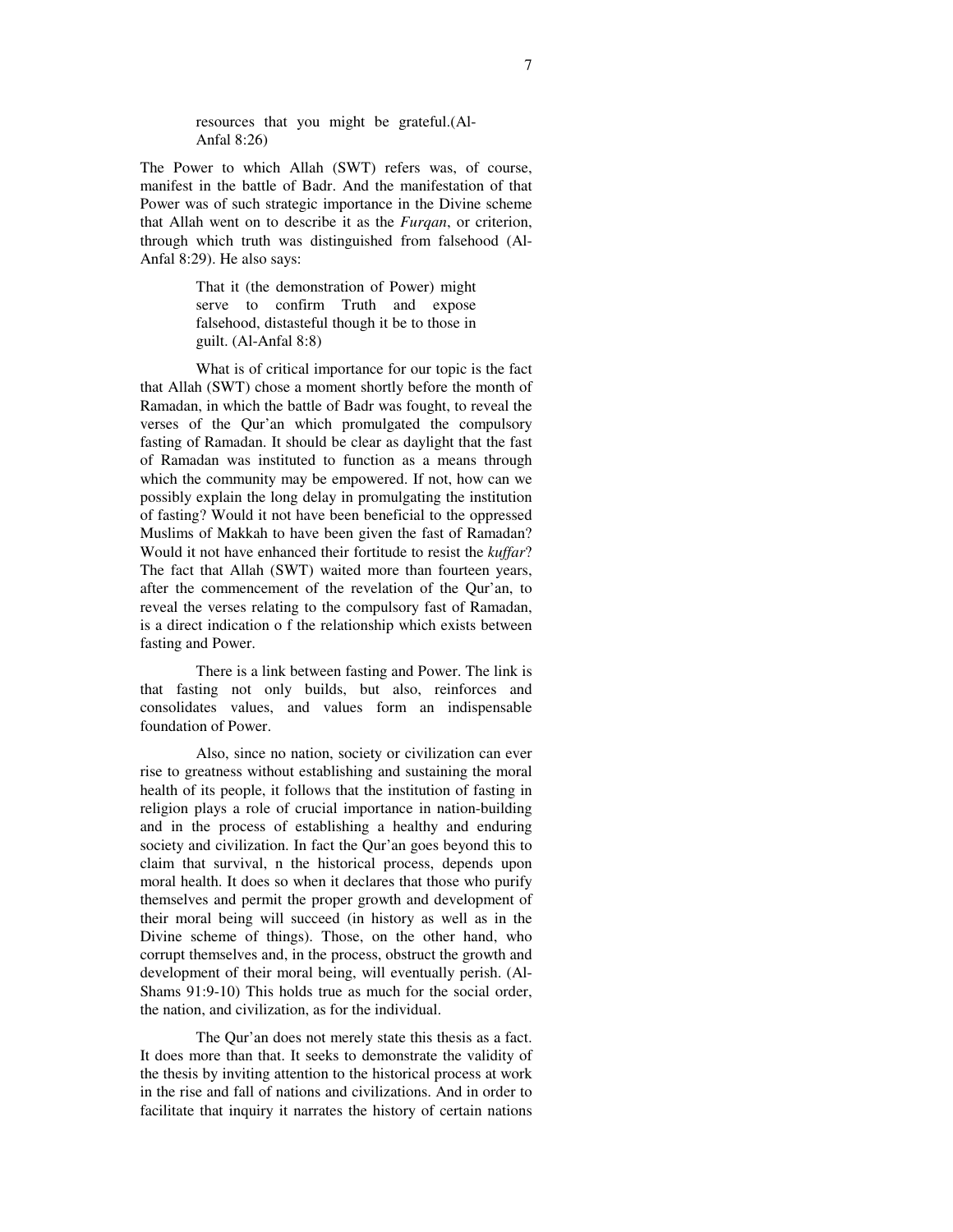and tribes which perished because of moral corruption consequent upon the collapse of values.

#### **Religion and the State**

The very survival of a nation or civilization is dependent on the establishment and preservation of values and the development of moral health. Religion, through its belief system of the transcendental world, is the only source of values. There are no such things as secular values. Religion, also, thorough such institutions as fasting, has a glorious record of achievement in the moral struggle. As a consequence there is an essential linkage between religion and the State, a linkage which the State can only ignore at its own peril.

The modern nation-state, built on the dual foundations of secularism and nationalism, is incapable of redefining secularism in such a way as would permit religion to function as an effective moral force in the establishment of a healthy social order. Similarly it finds itself increasingly incapable of transcending narrow nationalisms to embrace a conception of the unity and fraternity of all mankind in order that it may be able to digest the claim of religion that moral values are not only universal and absolute, but require a nondiscriminatory application amongst the many different peoples in the world.

#### **Morality and Religion**

Although moral rectitude is an essential dimension of *Taqwa*, we should note that it does not function as an end in itself, nor does it function independently. Rather it depends on a metaphysics and serves goals which are essentially transcendental. It is the spiritual dimension of *Taqwa* which is really dominant. This is clear from the opening statement of the second chapter of the Qur'an which declares that the Qur'an provides (consequential) guidance for those who possess *Taqwa*. It then goes on to identify the constituent elements of *Taqwa* and singles out, as first in importance, belief in the unseen transcendental world *(Al-Ghaib).* Next comes the establishment of continuous communion with Allah (SWT) through regular prayer *(Iqamah Al-Salat)* and spending freely to assist the needy and under-privileged with the recognition of wealth as a gift from God *(Infaq).* requires belief, not only in the Qur'an, but also in all other revealed religious scriptures. And since the Qur'an does not name all those scriptures, the true religious way of life cultivates respect for all religious scriptures in the world which claim a Divine origin, and requires belief in those scriptures to the extent that one can recognize Truth in them. And then the last constituent element of *Taqwa* is unshakable faith in a life hereafter *(Al-Aakhirah).* (Al-Baqarah 2:3-4)

*Taqwa*, therefore, is initially dependent on the recognition that this world in which we live is not the only world. There is another world beside and beyond this world. Indeed, in comparison with that world, which is permanent and abiding, this world is temporary, transient and fleeting. (Al-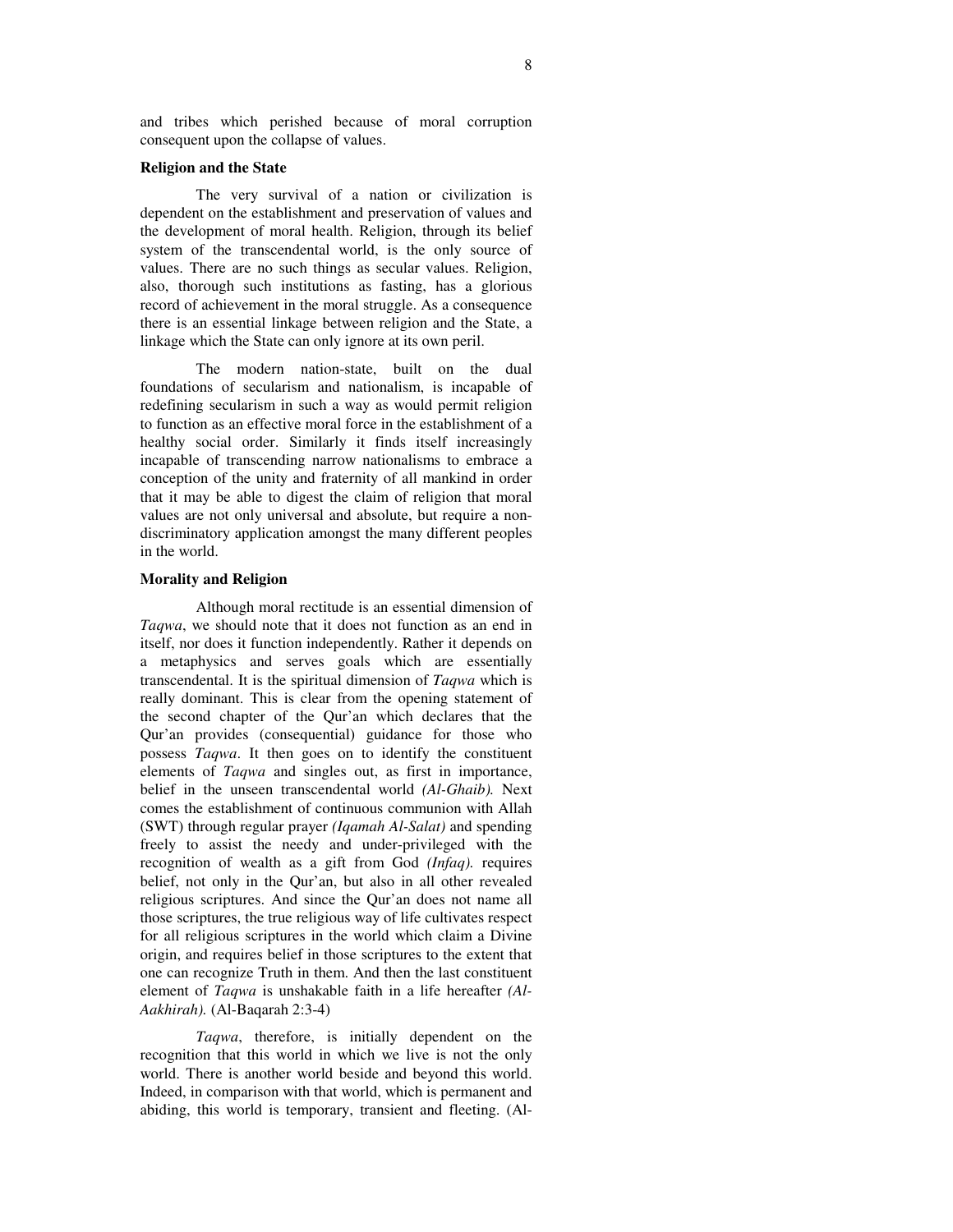Ankabut 29:64). It will not last forever. It will one day come to an end and be transformed by its Creator into another world which will be quite different form this one. (Ibrahim 14:48)

*Taqwa* is dependent on the recognition that human beings will survive their physical death and will, upon the transformation of the world, be roused from the slumber of their graves to be subjected to accountability for their conduct. That day of accountability will witness the truth of all that religion stood for, and hence it is called "the Day of Religion" *(Yaum Al-Deen).* On that day Almighty Allah (SWT) will sit in Judgment over humanity and will reward and punish as appropriate. Heaven exists for reward while hell exists for punishment.

Finally *Taqwa* is dependent on belief in the transcendent unity of religious Truth *(Al-Deen)* since it requires belief in all divine scriptures and in all the Prophets. There can only be One Truth since Truth is God, and God is One! This belief in the unity and universality of Truth engenders a spirit of profound respect for "Truth" which is located in a religious community and scripture other than one's own — even if it be a mere remnant of the Truth!

When we study the history of the evolution of religion what we find is that at its earliest stage religion was basically concerned with the organization of society and the rules of conduct conducive to the emergence of moral consciousness. This appears to be the basic purpose fulfilled in the story of Adam and Eve in the Garden. The historical record indicates that symbolism played a significant role in the pursuit of both these objectives. Mythology was, perhaps, a failure to understand the true meaning of religious symbolism. At the next state religion concentrated on the development of a religious psychology conducive to the proper growth and development of moral consciousness. At a still higher stage religion turned man's attention away from this world to an almost exclusive devotion of things mystical and otherworldly. In its final form, however, with the revelation of the Qur'an, it achieved a harmonious balance in pursuing the goals of the social, moral, and mystic dimensions of human consciousness. The conception, however, of a life hereafter, of accountability, and of worship of a single Deity who was both immanent and transcendent, always formed part of religious truth even when it was only implicitly stated. This was the "substance" of Truth.

The final standpoint of religion regarding man's earthly life is that it should not be lived as an end-in-itself. Live in this world in the manner of a traveler who is continuously conscious of the fact that his destination lies in the next world.

Living for the next world implies, in fact, living for Allah (SWT). And this brings us to yet another way at which the Qur'an looks at *Taqwa*. Religion, it would appear, evaluates all human conduct on the basis of what will "reach"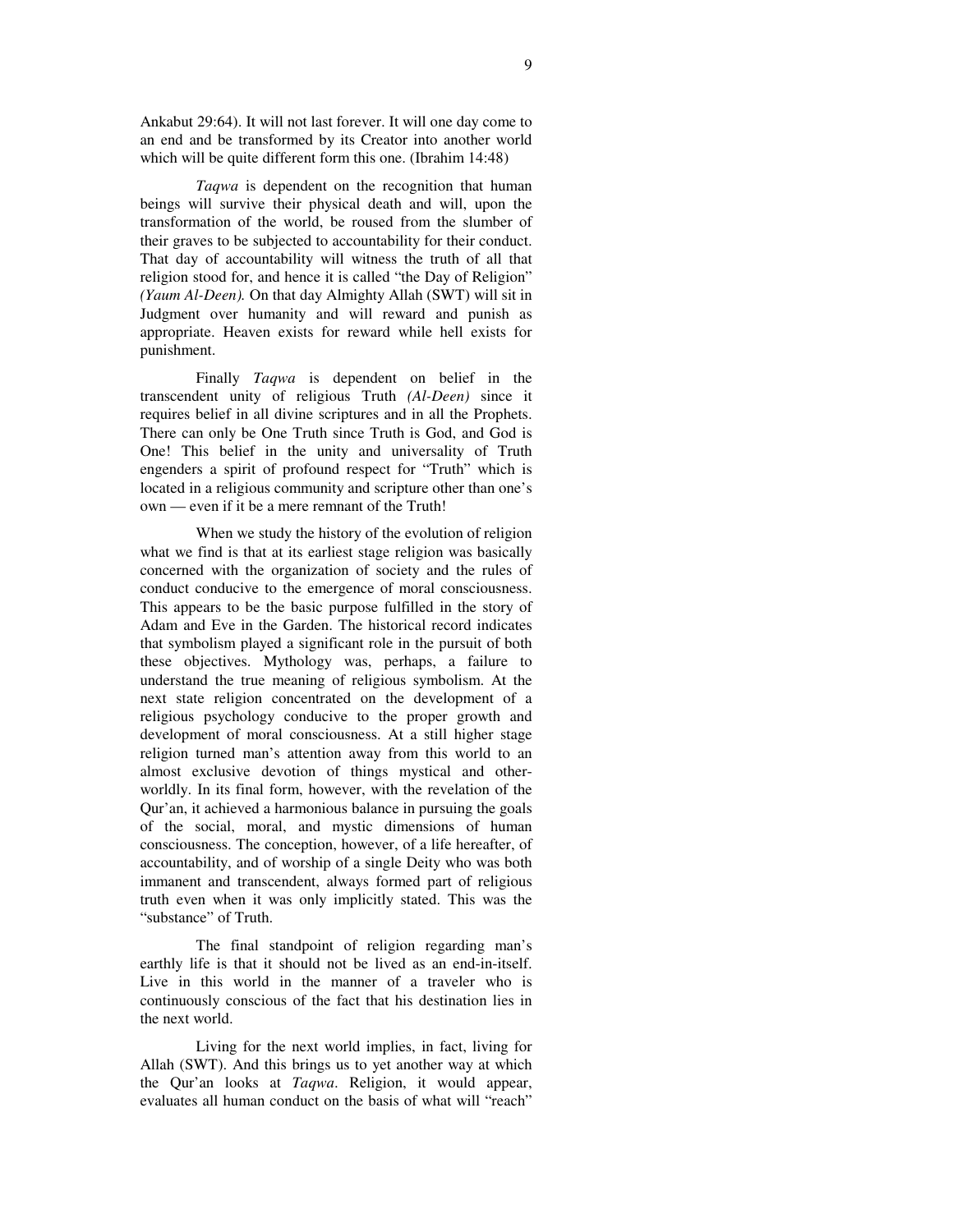Allah and what will not. It is only the "substance" of religion which reaches Allah. Thus the Our'an declares:

> It is not the flesh and blood (of the animals of sacrifice) which reach Allah. Rather it is the *Taqwa* of your hearts which reaches Him.... (Al-Hajj 22:37)

And thus the basic objective of fasting is nothing less than the penetration of the very substance and soul of religion.

The *Taqwa* which the believer acquires while fasting is, therefore, something which reaches Allah (SWT). But before this can be achieved the human "self" must travel on a road which progressively elevates it from the physical, to the moral and, finally, to the spiritual dimensions of its existence. It must, first of all, come to grips with the purely carnal self *(Nafs Al-Ammarah).* This rebellious "wild beast" in man has to be tamed and disciplined. And fasting is one of the most effective means of controlling it.

It is in sexual immorality that the wild beast in man is at its wildest and most destructive and for this reason religion uses fasting for a direct attack on lust and carnal passion. This is achieved in Islam though the prohibition of sexual relations during the period of the fast each day and then virtually recommending sexual relations during the night which follows the day of fasting (Al-Baqarah 2:187) The partners would thus bring to bear on their sexual conduct the moral and spiritual refinement acquired during the day of fasting.

As the self turns away form the unbridled fulfillment of all the demands of the "wild beast" in man and turns towards that which can reach Allah (SWT), it is filled with regret for its past conduct and reproaches itself in this respect. This stage in the development of the self is termed *Nafs Al-Lawwamah* by the Qur'an.

Finally, as the self purifies itself and turns to Allah (SWT), it acquires *Taqwa* which reaches Allah (SWT). This is the stage of the beatified self *(Nafs Al-Mutmai'nnah).* This, indeed, is the stage of spiritual excellence and it is here that religion really exists.

The beatified self, throughout history, has only tolerated its own existence in this world. It really lived in a world which transcended this world. This "turning away" from the mundane towards the scared, away from the spatiotemporal towards the transcendental, has been the fundamental objective of all religions.

But the Qur'an did not encourage "turning away" from this world. Rather it transformed this world into a sacred world. It transformed sex into something sacred. Work, also, became something sacred. The believer was expected to live fully in this world and to strive to make a success of his life in this world. There was to be no incompatibility between living in this world and living for that world!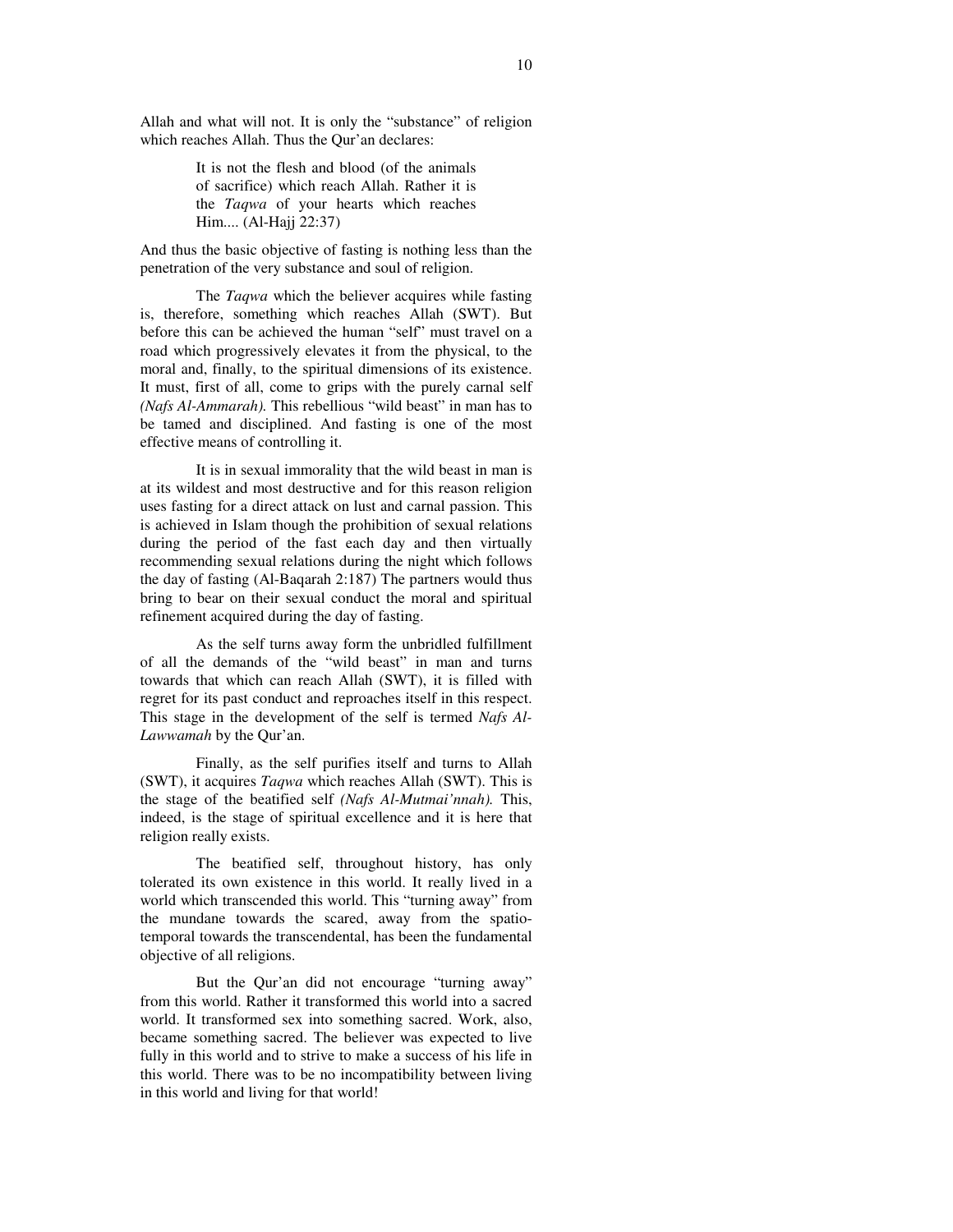One cannot, however, really embark upon a journey through which the true consciousness of living for that world can be nurtured without mobilizing the ascetic element in human nature. Fasting, with its denial of that which is otherwise lawful, provides the perfect entree to the ascetic life and this, in turn, provokes the turning of the face to Allah (SWT).

Our conclusion is that Power cannot be sustained without values. And values all emerge from Truth! Therefore values cannot be established or sustained without religion. For it is religion, and religion alone, which can provide the metaphysical or spiritual requirements which make morality possible!

When Muslims fast they should be constantly conscious of the fact that religion is at work building and sustaining values which, in turn, permit Power to be established and sustained. That Power, in turn, functions as a historical force, which validates Truth. (Al-Anfal 8:8)

### **FASTING IN ISLAM — LAWS AND LINKAGES**

The compulsory fast of Islam is to be observed during a fixed period of time *(Ayyaam Maduda)* (Al-Baqarah 2:184), and the Qur'an identifies this fixed time as the lunar month of Ramadan in the *Hijri* calendar. (Al-Baqarah 2:185)

The compulsory fast commences when the new crescent of Ramadan is visible, or when the month of Shaban (which precedes Ramadan) has completed its thirtieth day, whichever is first. The fast is observed daily from dawn to sunset. During this time one must refrain from eating or drinking anything. One must also refrain from sexual intercourse. After the sun has set and the daily fast has ended one may partake of food and drink, and may engage in sexual relations. The month-long fast ends when the new crescent of Shawwal is visible or the month of Ramadan has completed its thirtieth day, whichever is first.

In the very process of instituting fasting with an imperishable link with the lunar month  $-$  a span of time determined by nature — of which Allah (SWT) is the author, the Qur'an provides a built-in mechanism in religion which safeguards against the process of the secularization of time.

The Qur'an itself claims that it was revealed in the month of Ramadan, and this was so momentous an occasion that the believers were required to fast for the entire month in order to show their gratitude to Almighty Allah (SWT). And so Islam forged an imperishable link between the revealed scripture (the Qur'an) and fasting. Now this is a matter of great importance for, as we have already noted, the goal of fasting is *Taqwa* and *Taqwa* "reaches" Allah (SWT). The Qur'an, on the other hand, is an unbroken link between man and Allah (SWT). It is the Word of Allah (SWT) and hence possess the Divine quality of uncreated eternity. Yet it exists in a living human language (Arabic) and is thus readily accessible. The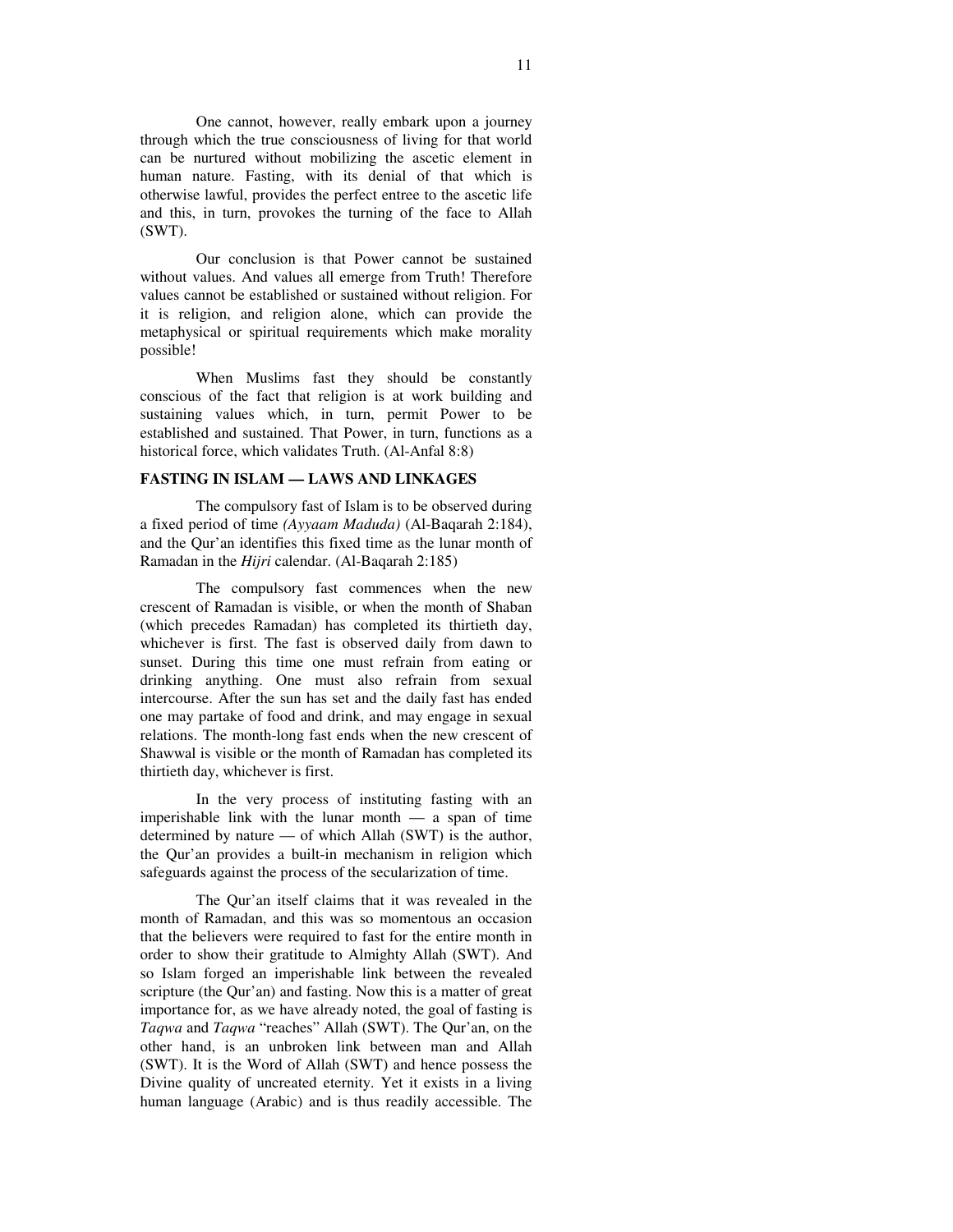Qur'an is, therefore, a rope from Allah (SWT), by holding on to which man can either ascend to Allah, or be drawn to Allah. (Aal-e-Imran 3:103)

In the secular society the fast of Ramadan plays the strategically important role of restoring the consciousness of the existence of the unseen world and of the revelations which have been sent from that world as guidance for mankind. Once such revelations are accepted by man he is obliged to submit to its authority.

We are also informed that the Qur'an was revealed (or sent down) on a single night in Ramadan, namely the "Grand Night" or the "Night of Power" *(Lail Al-Qadr).* Now this is a matter of tremendous importance. Ramadan is the month of the compulsory fast, and Ramadan is also the month in which exists the night the Qur'an was revealed. That night is the night of Power. There is, therefore, a clear link between fasting and Power, a link determined by Allah (SWT) Himself Who chose Ramadan for the compulsory month-long fast.

Historically, however, it is clear that the Qur'an actually reached the Prophet (through the medium of the archangel Gabriel) in bits and pieces over a period of twenty three years. The explanation for this appearance of contradiction is that when Allah said that He sent down the Qur'an in Ramadan, what He meant was that the Qur'an was sent down to the lowest heaven *(Al-Sama Al-Duniya)* in Ramadan during the "Night of Power." Indeed, it still exists three where its verses *(ayaat)* adorn the lowest heaven as lamps. (Al-Mulk 67:5) Like all the other revealed scriptures the Qur'an is described as a "light" from Allah (SWT) and therefore each verse of the Qur'an is a "light" (Qur'an Al-Taghabun 64:8). It was, therefore, from the lowest heaven that the angel Gabriel brought the Qur'an piecemeal to the heart of the Prophet (SAW) over a period of twenty three years. The first revelation came to the Prophet (SAW) on that "Night of Power" when he was meditating in the cave of Hira! Allah (SWT) chose to give to the night of the first revelation the name "Night of Power." He could have named it the night of "Truth," or of "Peace," or of "*Deen*." He did not! Since He named it the "Night of Power," the implication is that the Qur'an contains within it that through which Power can be acquired! We thus have linkages between fasting and Power, and between the Qur'an and Power!

In the establishment of a direct link between the month-long compulsory fast of Ramadan and the continuous recitation and study of the revealed scripture (Qur'an), religion has, in fact, reached a stage in its development never reached before. No other religious community was ordered to fast for as long a period as one month every year. Nor was fasting so organically linked to the recitation of the revealed scripture in any previous religious community. <sup>3</sup> Not only do Muslims recite the Qur'an while fasting but, in addition, they perform during the nights of Ramadan, the prayers of the "night vigil" *(Qiyam Al-Lail or Taraweeh)* in which the entire Qur'an is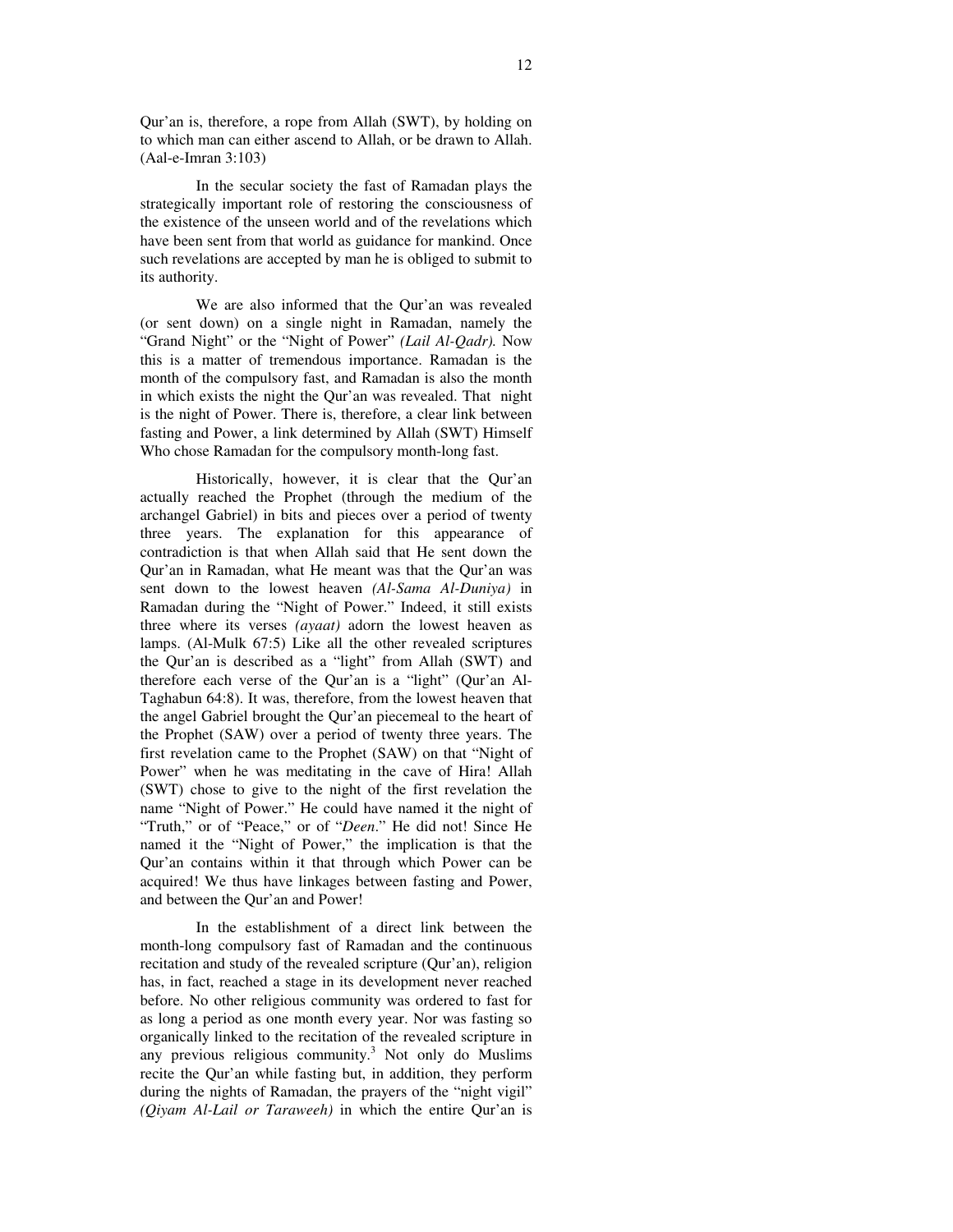sometimes recited. This recitation, like all others in *Salat*, is always performed in the original Arabic text of the Qur'an.

Although the Qur'an recognized that other religious scriptures also possess "light" (Al-Ma'ida 5:47-49), and hence can be used in conjunction with fasting for achieving spiritual mobility, the problem which non-Muslims face is that they are seldom in a position to recite their scriptures in the original language in which they were revealed, and in which language alone they possess "light." Most scriptures no longer exist in their original language, and when they do, the language is either dead or archaic and hence not readily accessible to the believing masses. Only a very tiny fraction of Christians today have ever read the Hebrew Bible, for example.

In a very real sense, the Qur'an is, perhaps, the only revealed scripture which is readily accessible today to the overwhelming majority of those who believe in it, accessible, that is, in the original language and text in which it was revealed. This lends itself to further support for the claim of the book to be the revealed Word of God!

## **Fasting in Islam — The Link with Judaism**

Ramadan is the month of collective spiritual retreat for the entire community of Muslims. They are permitted to eat and drink until the "white thread" of dawn is distinct from the "black thread" (i. e., until the whiteness of the day is distinct from the darkness of the night) and must then abstain form food, drink, and sex until sunset (Al-Baqarah 2:187).

Prior to the revelation of the Qur'anic verses relating to fasting the Muslims fasted without taking an early morning meal. Ibn Abbas (RAA) has commented on those Qur'anic verses as follows:

> When the people offered the night prayer, they were asked to abstain from food and drink and (intercourse with) women. They kept fast till the next night. (Sunan Abu Dawood, *Kitab Al-Siayam*)

This was the way that the Jews and Christians fasted, for the Prophet (SAW) has said:

> The difference between our fasting and that of the recipients of previous scriptures (Jews and Christians being specifically referred to) is eating shortly before dawn (Mishkat Al-Masabih, *Kitab Al-Siyam*).

The implication of the *hadith* is that Jews and Christians were supposed to fast without a morning meal, i.e., their fast commenced after the evening meal. In all other respects their fast for a day was similar to the Muslim fast.

With the revelation of the new *Shari'ah* (Sacred Law) the Muslims were now required to fast from dawn to sunset for the entire month of Ramadan. They were specifically permitted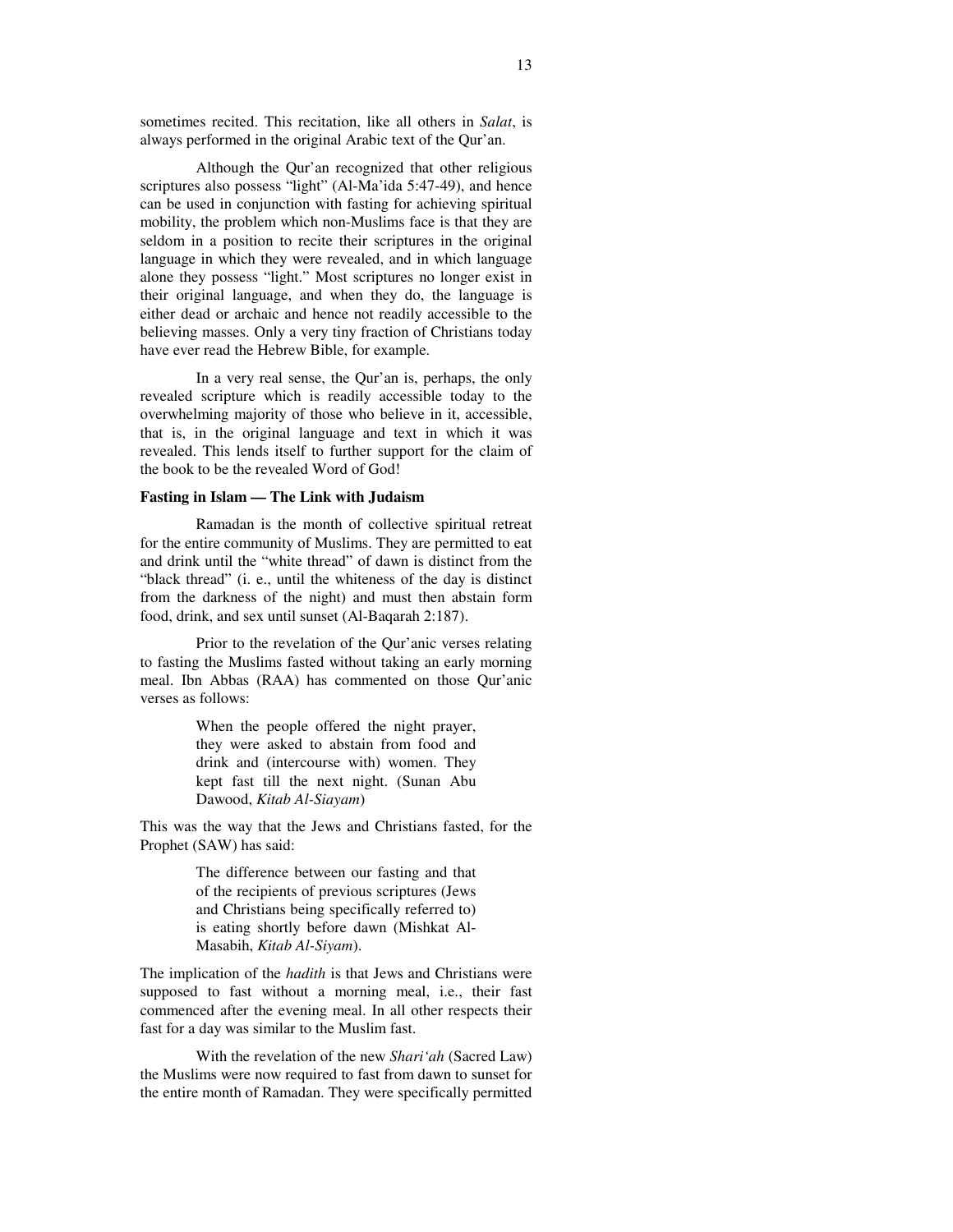to take a morning meal and were specifically permitted to go to their wives during the nights of fasting:

> Permitted to you, in the night of the fasts, is the approach to your wives. They are your garments and you are their garments. Allah knows what you used to do secretly among yourselves (i.e., going to your wives during the nights of the fast when you were not supposed to do so according to the law of the Torah). But He turned to you and He forgave you. So now embrace them and seek (and enjoy) what Allah has ordained for you. And eat and drink until the white thread of dawn is distinct from the black thread. (Al-Baqarah 2:187)

The change from the previous law of fasting to the new (as well as other such changes) is referred to in the Qur'an as *Naskh* (abrogation or supersession):

> We do not abrogate any *Ayah* (revelation) or cause it to be forgotten but (that) We (replace it) with that which is superior to it or similar to it. (Al-Baqarah 2:106)

No verse of the Qur'an itself was ever abrogated. Abrogation was always with reference to previous revelations. Secondly, even when a *Shari'ah* law was abrogated for the Muslims, it still remained operationally valid for those on whom it was enforced, until, of course, they chose to enter into the Ummah of Muhammad (SAW).

In the chronological sequence of the revelation of the Qur'an there appears to be a direct link between the revelation of the verses relating to the promulgation of the fast of Ramadan, on the one hand, and the relations between Muslims and Jews (as well as Christians) on the other.

It is significant that fasting was not made obligatory on the Muslims during the thirteen years which were spent in Makkah prior to the *Hijrah*. Yet we know that the verses of the Qur'an pertaining to fasting had already been sent down to the lowest heaven on the "Night of Power" (Al-Qadr 97:1) It was therefore on the basis of deliberate Divinely ordained chronological sequence that this particular revelation (and all other revelation) was sent down at the time when it was sent down.

The point we are about to argue is that the chronological sequence, as it pertains to fasting, appears to have been determined by the Jewish attitude towards the Prophet (SAW) and his message.

On arrival in Madinah, after the *Hijrah*, the Prophet (SAW) did two things which were profoundly significant for Christians and Jews.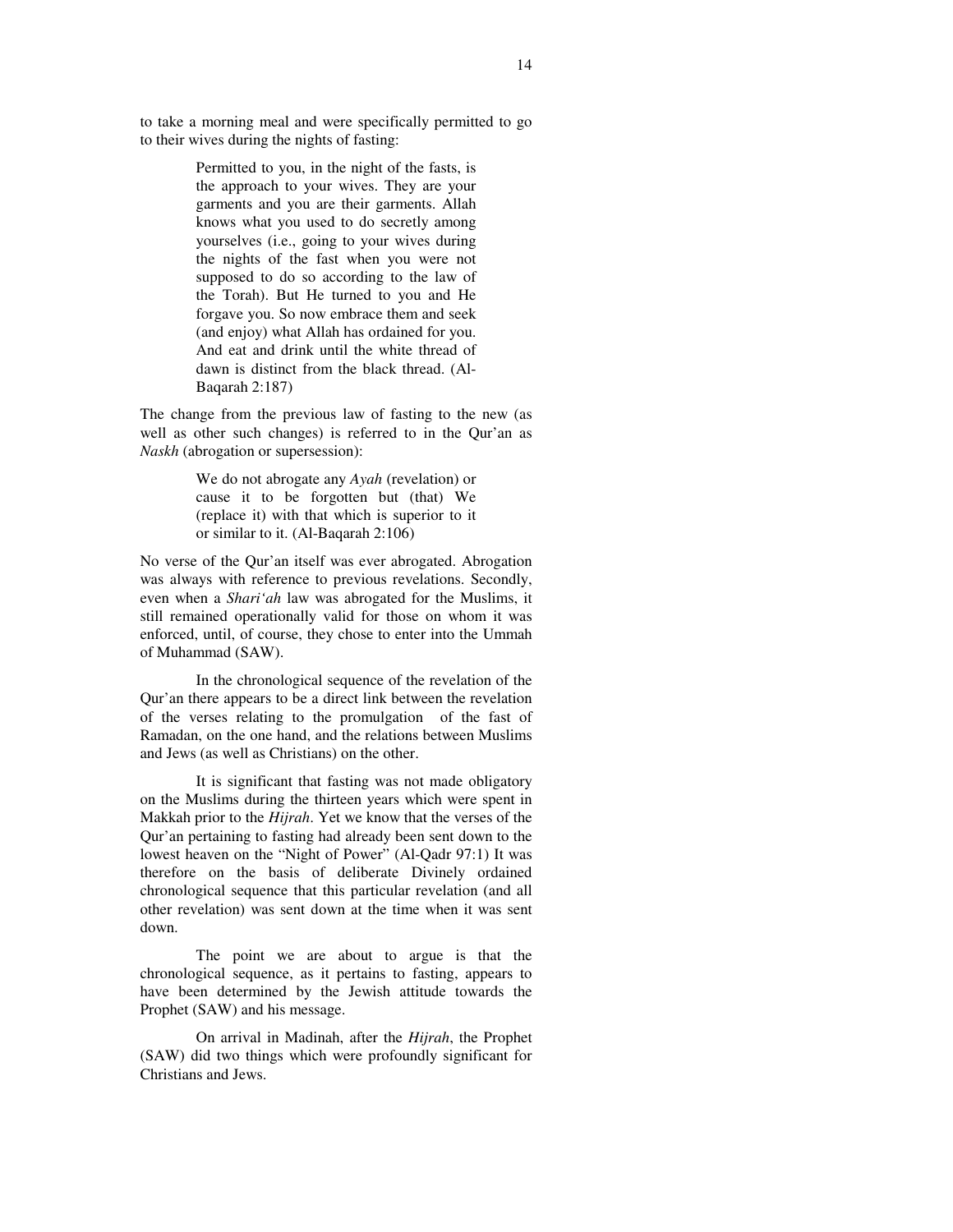Firstly, he performed his prayers *(Salat)* while facing in the direction of Jerusalem, and ordered all his followers to do likewise. The Jews held Jerusalem to be their spiritual capital (and *Qiblah*). The Christian attachment to Jerusalem was so profound that Euro-Christianity waged, in the medieval age, several crusades in an attempt to wrest control of the city from Muslims. In establishing Jerusalem as the first *Qiblah* of the Muslims the Prophet (SAW) dramatically impressed upon the Jews and Christians his link with David or Hadrat Dawood (AS) and Solomon or Hadrat Sulaiman (AS) who, as Prophet-Kings, had established the holy city of Jerusalem; with the Temple built by Hadrat Sulaiman (AS); and with the Rock *(Sakhrah)* which Jews and Christians held to be sacred because of their belief that it was associated with the momentous sacrifice of Abraham or Hadrat Ibrahim (AS).

Our analysis is that this act of the Prophet (SAW) was supposed to facilitate their assessment and acceptance of his claim to be the Prophet about whom both Moses or Hadrat Musa (AS) and Jesus Christ or Hadrat Isa (AS) had spoken. But Allah (SWT) knows best!

Secondly, he fasted with the Jews on the days when they fasted and in accordance with the Law of the Torah. Thus, as stated earlier, the fast commenced after the night prayer and did not end until the next night. And during the time of fasting food drink and sex were prohibited.

The Jewish law can stall be located today in Leviticus (23:26-32) where, in respect of The Day of *Atonement (Youm Kippur)*, the Torah states as follows:

> It shall be as Sabbath of complete rest for you, and you shall practice self-denial (i.e., fasting); on the ninth day of the month at evening, from evening to evening, you shall observe this your Sabbath.

The decision by the Prophet to fast with the Jews served to reinforce the previous decision (to pray in the direction of Jerusalem) in impressing upon the Jews in Madinah (and Christians in Palestine, Syria, South Arabia, and Abyssinia) that he recognized the Torah as Divine revelation.

Our assessment is that this act of the Prophet (SAW) was also supposed to facilitate Jewish assessment and acceptance of his claim to be the Prophet for whom they were, in fact, waiting. But Allah knows best!

Fully seventeen months elapsed, after the arrival of the Prophet (SAW) in Madinah, before the Jewish rejection of the Prophet and their open animosity towards him (as well as Islam and the Muslims) became manifest. The event which triggered their open hostility, and which exposed in public what was concealed in their hearts for some time, was the conversion to Islam of their learned Rabbi, Abdullah Ibn Salaam (RAA).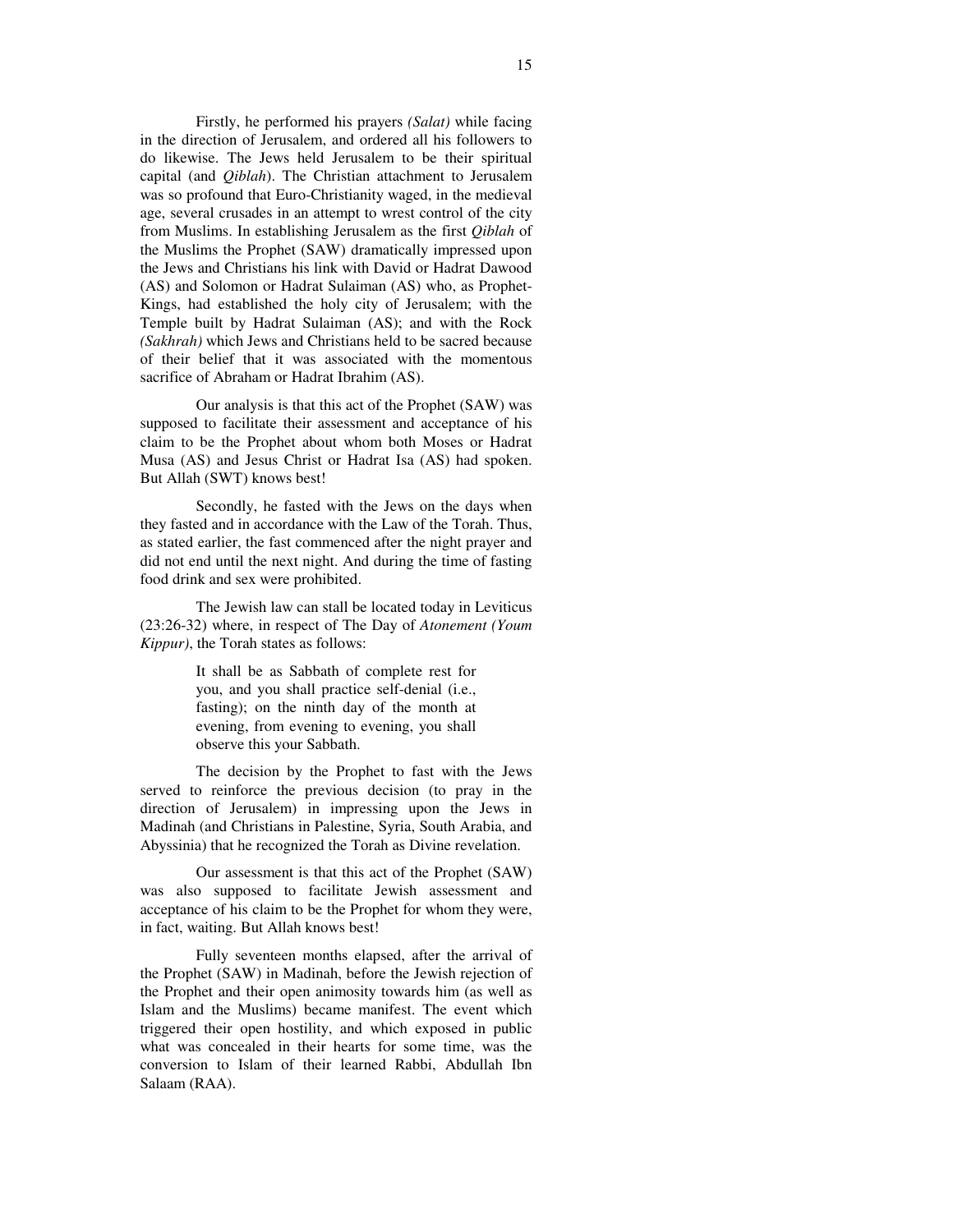Abdullah Ibn Salaam (RAA) came with his entire family to the Prophet (SAW) and took the *Shahadah*, thus recognizing Muhammad (SAW) as the awaited Messenger of Allah whom the Jews were expecting. In doing so he affirmed that Allah (SWT) had chosen, as His final messenger, one who was not a Jew. The implication of this was that Allah (SWT), in His final chapter of revealed Truth, had chosen not to honor the People of Israel. With he acceptance of the Prophethood of Muhammad (SAW) by their own learned Rabbi, the moment of truth had arrived for the Jewish people.

This was the bitter truth. Allah (SWT) had fulfilled His promise to Hadrat Ibrahim (AS): "I will make thee an Imam (leader) to mankind" (Al-Baqarah 2:124). But in order to do so He had to turn away from the seed of Isaac or Hadrat Ishaq (AS), i.e., the Jewish People, and turn, instead, to the seed of Ishmael or Hadrat Isma'il (AS), namely the Arabs. There was a reason for this. And it was that which was unpalatable to the Jews.

When Allah said to Hadrat Ibrahim (AS): "I will make thee an Imam to mankind," he pleaded: "And also (Imams) from among my offspring!" Allah answered: "My promise will not embrace the wicked (from your offspring)" (Al-Baqarah 2:124) The majority of the Jewish people had committed acts of wickedness. Allah (SWT) recounted some of those acts of wickedness:

> ... We commanded them: "Transgress not in the matter of the Sabbath," and we took from them a solemn covenant. (They have incurred divine displeasure) in that they broke their Covenant; that they rejected the signs of Allah; that they slew the Messengers (of Allah) in defiance of right; that they said: "Our hearts are enfolded in covers (which preserve Allah's Words — We need no more); nay, Allah has set a seal on their hearts because of their blasphemy, and little is it they believe; that they rejected faith; that they uttered against Maryum a terrible false charge; that they said (in boast) "We killed Christ, Isa the son of Maryum, the Messenger of Allah .... Because of the wickedness of the Jews We have made unlawful for them (many) good things which previously had been lawful for them. (We have done this also) because they obstructed (and led astray) so many from the Path of Allah. And (because) they took usury *(Riba)* although they were prohibited from doing so; and because they cheated people of their wealth ...." (Al-Nisa 4:154-161)

It was because of that wickedness which had defiled the descendants of Hadrat Ishaq (AS) that Allah (SWT) had to turn to the descendants of Hadrat Isma'il (AS) for the last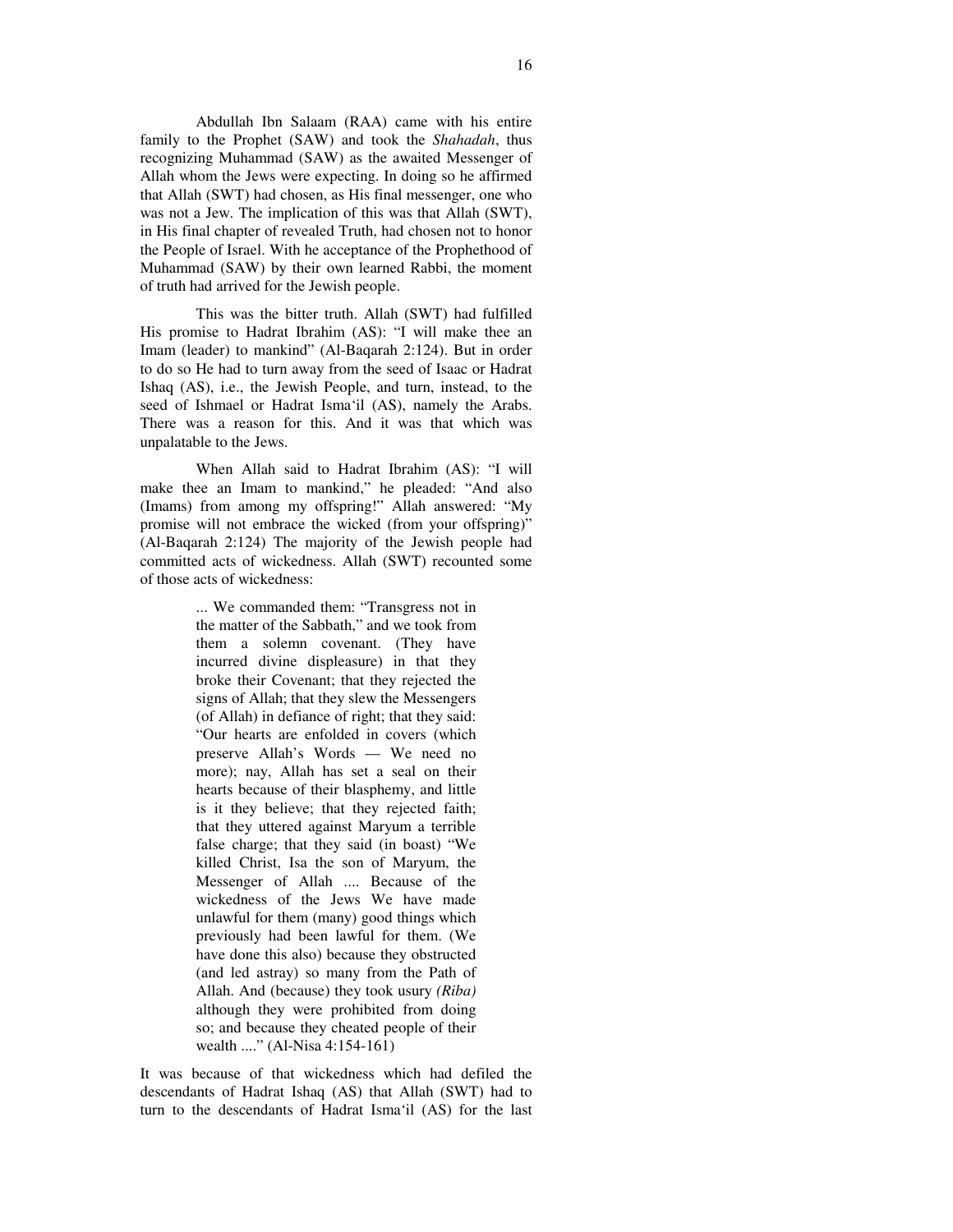Prophet. Abdullah Ibn Salaam (RAA) was able to swallow pride and embrace the Divine verdict against the Jews when he recognized Muhammad (SAW) as the Prophet of Allah. The Qur'an affirms that the Jews, also, were all able to recognize that which their Rabbi affirmed: "The people of the Book know this (that Muhammad is the Messenger of Allah) as they know their own sons" (Al-Baqarah 2:146). What they could not swallow was the fact that he was not a Jew but an Arab. Had he been a Jew it was quite possible that they would have accepted him. Although this, also, was not certain, since both Hadrat Yahya (AS) and Hadrat Isa (AS) were Israelites, and yet they rejected them both.

When Abdullah Ibn Salaam (RAA) took the *Shahadah* and recognized Muhammad (SAW) as the Prophet of Allah, he asked the Prophet to conceal the information until the Jews had been questioned concerning his status. The Prophet acceded to his request and kept the information secret. He then questioned the Jews concerning Abdullah Ibn Salaam (RAA). They replied: "He is our Rabbi, the most learned and respected of us all." Then Abdullah (RAA) came before them and announced that he had recognized Muhammad (SAW), the Arab, as the Prophet of Allah.

The Jews cursed their Rabbi, insulted him, vilified him, and pored out all their pent up and concealed hatred for the Holy Prophet (SAW). They then resorted to such tactics of deception against the Prophet (SAW) to which even pagan Makkah had never resorted. They sent some of their Rabbis to feign conversion to Islam so that they could penetrate the ranks of the Muslims and plant from within the seeds of doubt and suspicion concerning the Prophet (SAW). They also sent a young Jew to recite the events of the Day of *Bu'ath* when the Aws defeated the Khazraj. The youth performed so well that he succeeded in arousing the old tribal passions and very soon the two tribes were facing each other ready for armed conflict. It was the timely intervention of the Prophet (SAW) which averted what would have been a great tragedy.

Allah responded to the Jewish hostility to the Prophet (SAW) with a revelation which condemned them in very harsh language:

> ... Is it ever so that (O Jews), every time a prophet comes to you with what you yourselves do not like, you take to false pride and arrogantly reject some and kill others? And they say: "Our hearts are enfolded in covers." In fact, Allah has cursed them for their disbelief. Little are they convinced of the Truth. And when the Book which came from Allah and which confirmed their own scripture was brought to them — even though before it they used to pray for victory over the unbelievers — but now that the same Truth which they had known beforehand has come, they renounce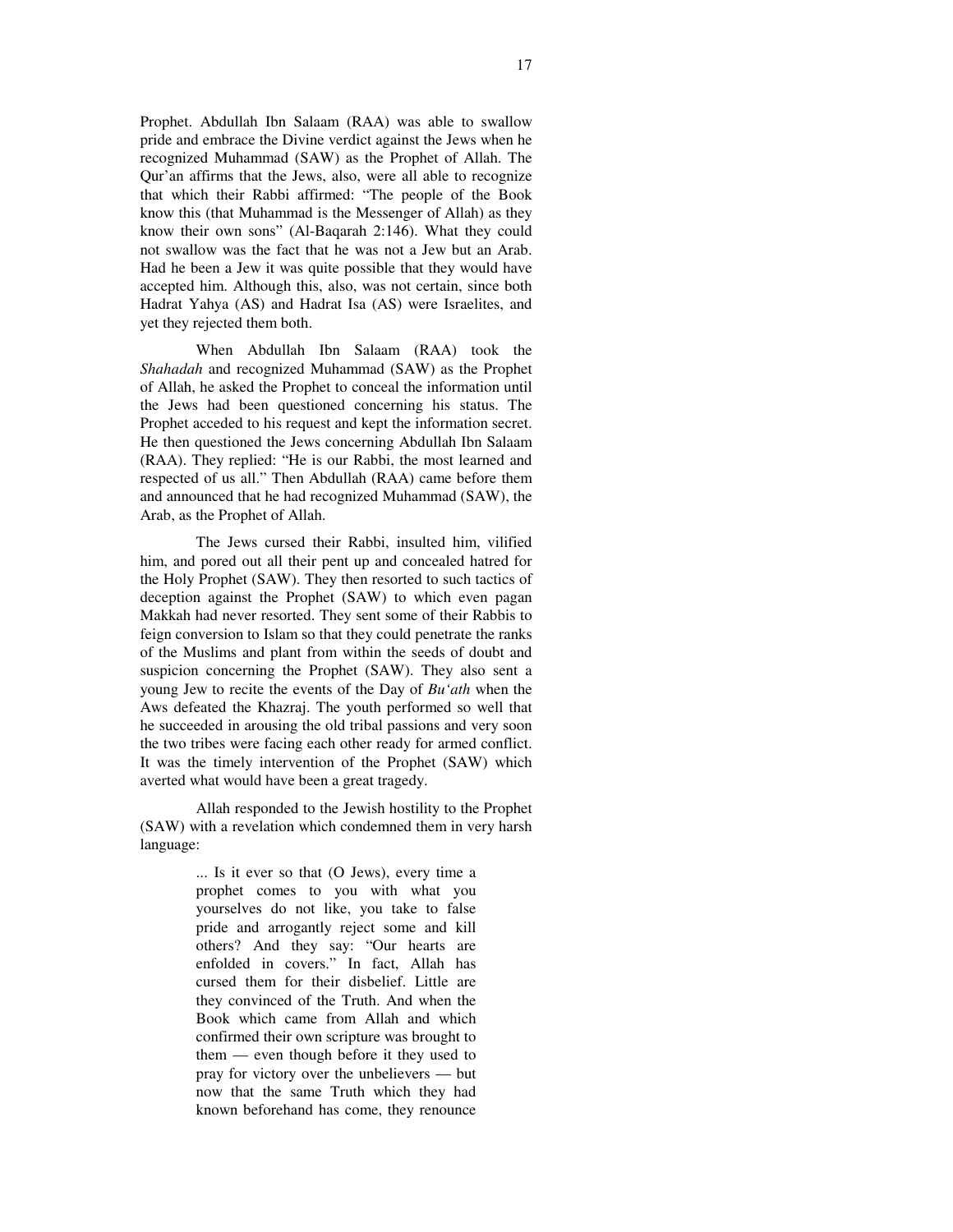it. Allah's curse is on the disbelieves. (Al-Baqarah 2:87-89)

Allah also warned the Prophet (SAW) and the Muslims concerning the Jews:

> ... beware of them, lest they sway you away from some of the guidance sent down to you by Allah. If they turn away, know that Allah is sure to punish them for some of their misdeeds. Most of them are transgressors. (Al-Ma'ida 5 49-50)

It was shortly after this, in the month of Shaban in the year 2 A.H., after the Muslims had prayed in the direction of Jerusalem for seventeen months, that Allah (SWT) sent down the revelation ordering the Muslims to pray in the direction of the *Kaaba* in Makkah. Allah (SWT) explained the purpose of the change in *Qiblah*, that the whole question of the orientation in prayer was intended by Him to sift the true believers from the apostates and deceptors (Al-Baqarah 2:143).

And it was in that same month of Shaban (just one month before Ramadan) that Almighty Allah (SWT) also revealed the verses which promulgated the compulsory fast of Ramadan for the Muslims.

#### **Link of Fasting to Sex and Chastity**

In their month-long retreat during the fast of Ramadan Muslims are specifically permitted, as we noted earlier, to approach their wives during the night which follows the day of fasting. This union of husband and wife during the nights of Ramadan injects a spiritual content into sexual relations and then elevates that spiritualized sex to a status worthy of participation in a spiritual retreat. What Islam achieves here is nothing less than revolutionary, for the satisfaction of the sexual needs of man have almost universally been held to be incompatible with his highest spiritual strivings. The religious mind through the ages has maintained an aloofness from sex-life which it has either held in contempt or reluctantly tolerated. Islam makes a break with the immediate past and works for the integration of man's sex life into the period of his most intense and sustained spiritual mobilization. In doing so it spiritualized the sex bond and establishes a philosophy of sex which is the *sine qua non* for the emancipation of woman in this modern age.

So long as sex is considered to be incompatible with man's spiritual strivings, woman's status in society will always be problematic. Such a philosophy of sex, which excludes sexual life from the world of the sacred, and which recognizes no reality for woman beyond her material reality, almost naturally causes man to eventually approach woman for the satisfaction of lust and base carnal passion. Whensoever this occurs the mind creates an image of woman as a toy, a plaything, and an object to be used and abused; and herein lies the explanation for the continued exploitation of woman in the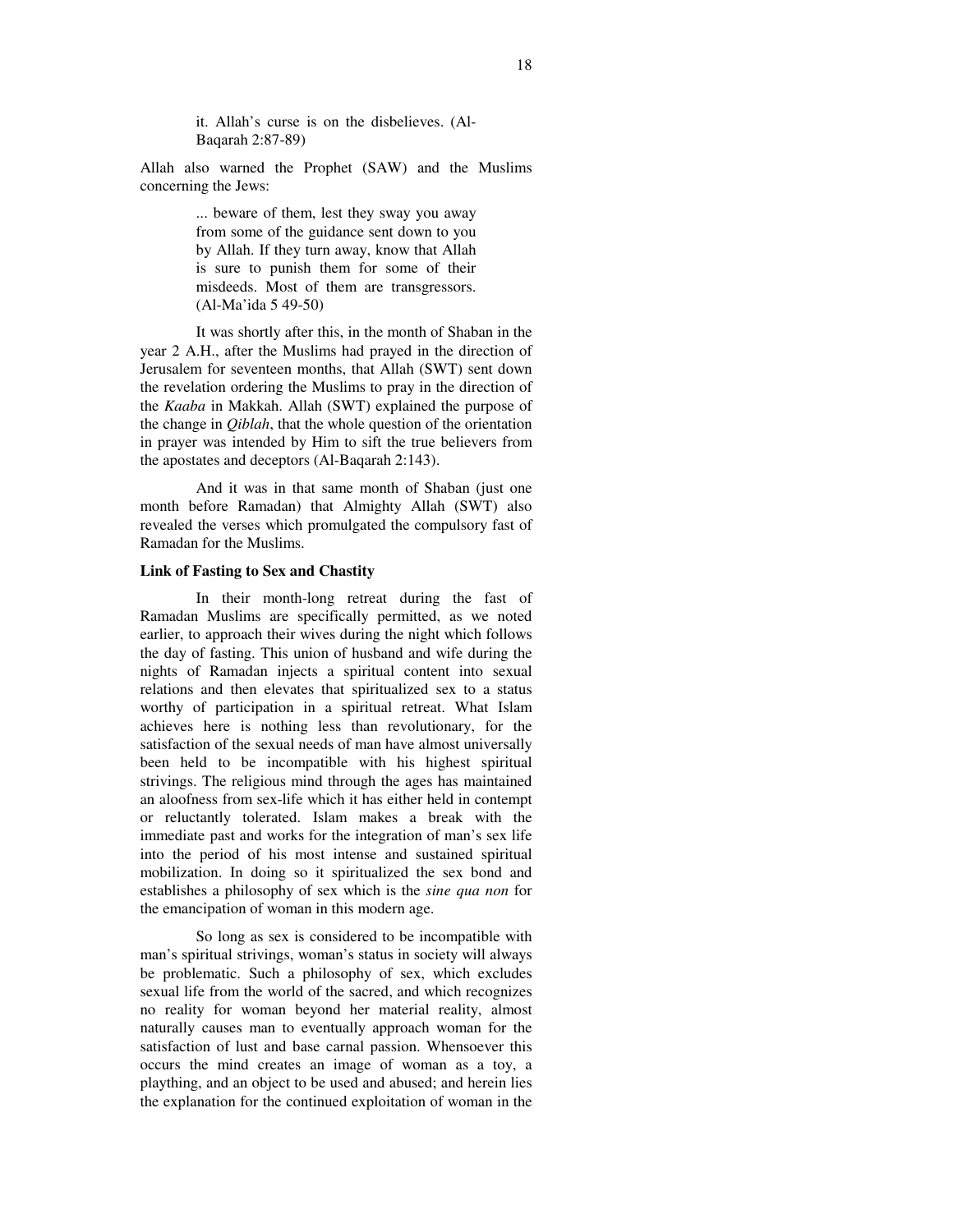modern world. The Feminist movement in the Western world seems to have completely overlooked this aspect of the problem.

As soon as sex is spiritualized, as it is in the fast of Ramadan, man approaches woman with light rather than lust. And in the flame of spiritual illumination sex attains a status which is truly sacred, a gift from God through which a man and woman attain peace, tranquillity, intense pleasure and contentment and most important of all, a union and unity which facilitates the approach to The One. It is in this context that we can properly examine the statement of the Prophet (SAW): "These (things) have been made dear to me (by Allah) in this world of yours — women, and fragrance (of perfume); and prayer has been the cooling of my eyes." Ibn Arabi, in his famous work *Fusus Al-Hikam*, comments on this saying of the Prophet (SAW) in some detail:

> Then God drew forth from him (namely man) a being in his (i.e., man's) own image, called woman, and because she appears in his own image, man feels a deep longing for her, as something yearns for itself.... Thus, women were made beloved to him....<sup>3</sup>

For Ibn Arabi the love for woman is founded on the conception of woman as a being who emerged from man. Now whatever may be the merits of this notion of woman (which is basically a Christian conception) on which Ibn Arabi bases his explanation of the statement of the Prophet (SAW), it does not appear to be supported by the Qur'an which speaks of spiritual creation of the male and the female from the same *nafs* (self). From that single *nafs* did Allah (SWT) create its mate (Al-Nisa 4:1). No gender has been specifically recognized for that original *nafs*.

In so far as biological creation is concerned, the Qur'an says that Allah (SWT) has caused (all) mankind to emerge from the earth in the manner of trees and plants (Nuh 71:17). It also states that the *nutfa* (sperm) becomes an *alaqa* (the embryo which clings to the wall of the womb). And it is at this stage that Allah (SWT) causes either the male or the female to emerge. (Al-Qiyamah 75:37-39)

Ibn Arabi, however, is more convincing when he speaks of woman as medium in which, and through which, man can contemplate God:

> When a man loves a woman, he seeks union with her, that is to say the most complete union possible in love. And there is in the elemental sphere no greater union than that between the sexes. It is precisely because such desire pervades all his parts that man is command to perform the major ablution (i.e. to take a bath after sexual intercourse). Thus the purification is total, just as his annihilation in her was total at the moment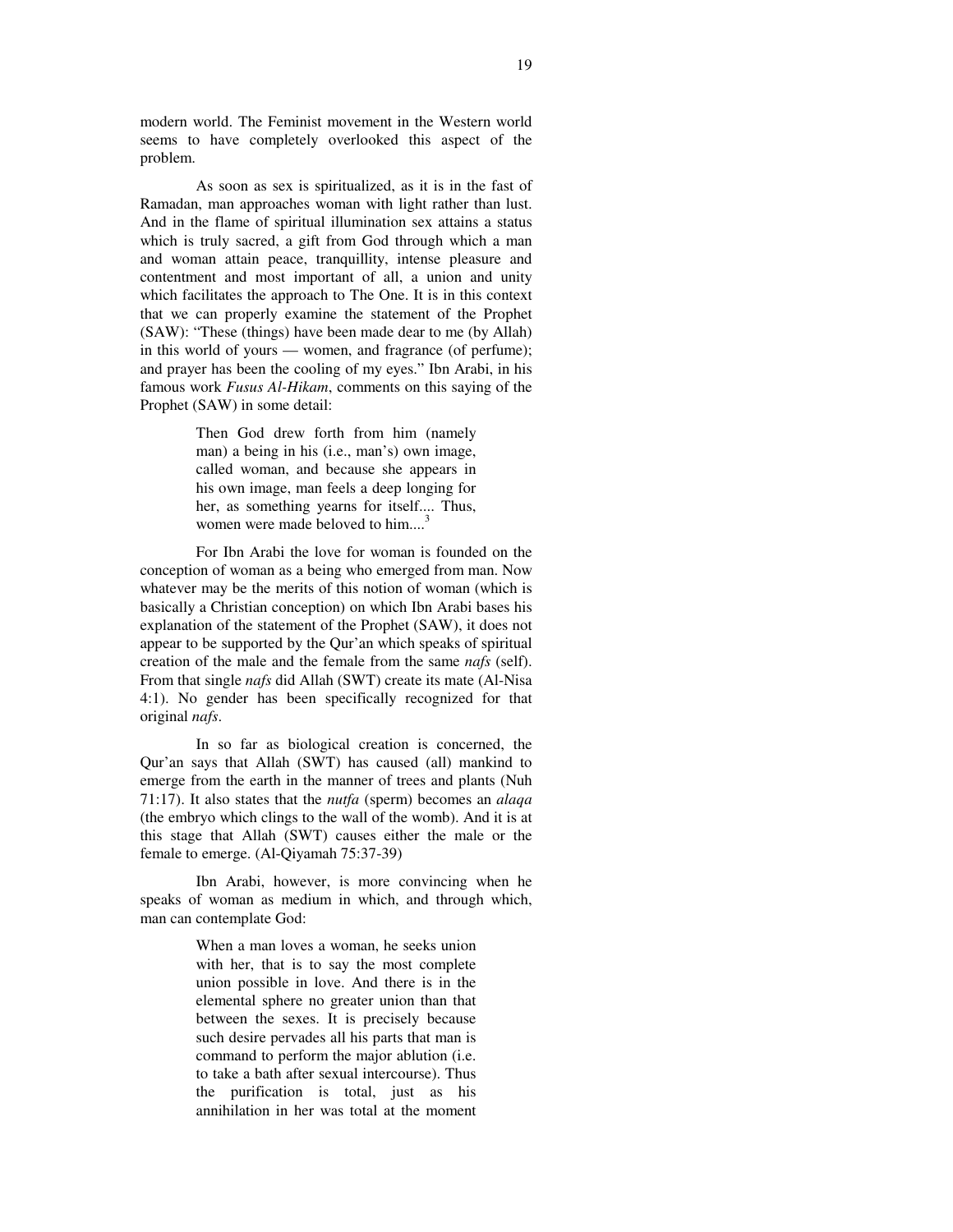of consummation. God is jealous of His servant that he should find pleasure in any but Him, so He Purifies him by the ablution, so that he might once again behold Him in the one in whom he was annihilated, since it is none other than He whom he sees in her.<sup>5</sup>

Indeed woman is the most perfect such medium, according to Ibn Arabi:

> Contemplation of the Reality without formal support is not possible, since God in His Essence, is far beyond all need of the Cosmos. Since, therefore, some form of support is necessary, the best and most perfect kind is the contemplation of God in women. 6

It is important that we should note that the Prophet (SAW) said: "Three things have been made dear to me ...." He did not say: "Three things did I love." The implication is that it was the Divine will which ordained that women be loved more than all the world. The reason, as Ibn Arabi explains, is that of all the *Ayaat* or signs of Allah (SWT) which exist in the world, woman is the closest *Ayat Allah* (sign of Allah) to man. She is the closest "window" to heaven! Hence man should approach woman with the respect which is due to the sacred. And, through woman, he should seek to approach his Lord.

Yet another approach to the subject is to be found in Dr. Fazlur Rahman Ansari's observations that "the satisfaction of the sexual need bears a certain relationship with an expansion in man's spiritual release."<sup>7</sup> This is not to say that the celibate is incapable of spiritual progress. It is rather a view to the effect that in negating sex in order to pursue spiritual growth, man is, in fact, disregarding an in-built mechanism in his own nature which constantly balances the physical and the spiritual.

Finally we may note that the spiritualization of sex, which is initiated in fasting, makes a significant impact on sexual morality since it establishes the firmest possible foundations for chastity. It is in the context of the permission to approach wives during the nights of Ramadan that the Qur'an finds it appropriate to observe that: "They (your wives) are apparel for you, and so are you for them" (Al-Baqarah 2:187). Thus when a husband goes to a woman other than his wife for his sexual satisfaction, he is, in fact, depriving his wife of her clothing and thus subjecting her to a certain kind of nakedness with all its attendant vulnerability, embarrassment, and shame. Chastity is an imperative for stable and happy family life. And this is the foundation of the stable family unit without which an enduring civilization cannot be established.

#### **Link between Fasting and Charity**

In much the same way that the Qur'anic stamp of approval for sexual relations during the nights which follow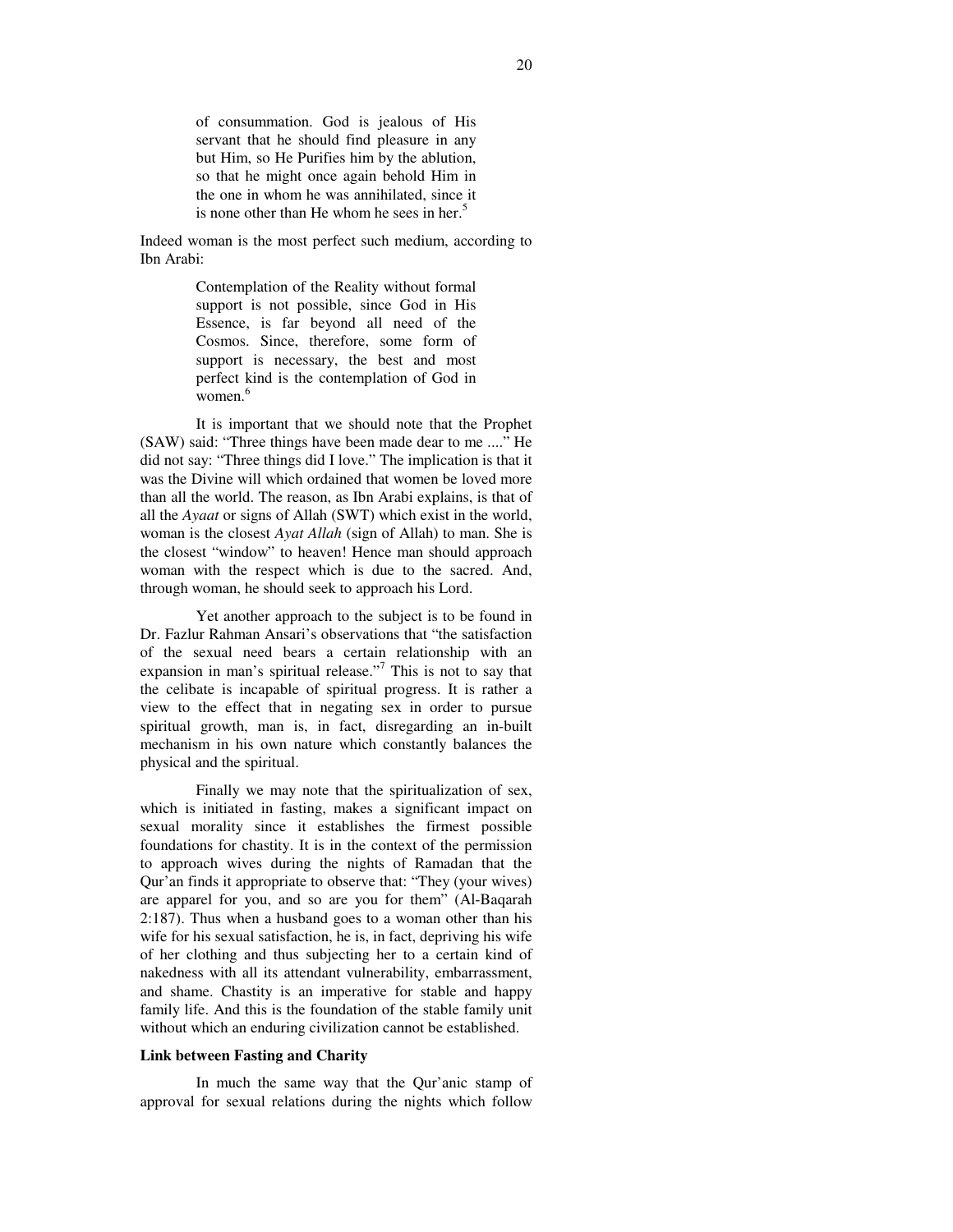the days of fasting leads to the spiritualization of sex and chastity, so too, does the Qur'anic exemptions from the compulsory fast for those who are ill or on a journey, permitting them to make up for the missed days after Ramadan, lead to a certain religious pragmatism, realism, and moderation. When religion ceases to be realistic and practical it soon loses its appeal to the masses. It is precisely for this reason that the Qur'an comments, in the context of the exemptions: "God intends every facility for you: He does not want to put you to difficulties" (Al-Baqarah 2:185).

Those, on the other hand, who are permanently incapable of fasting either because of the nature of their illness or because of the disabilities of old age, are permitted to feed the poor in lieu of fasting. And this reference to charity brings us to the social dimension of fasting. Ramadan is the month when Almighty Allah (SWT) is most charitable to His creatures. Thus the Prophet (SAW) is reported to have said: "When Ramadan begins the gates of heaven are opened... the gates of mercy are opened... the gates of hell are locked and the devils are chained." Indeed during Ramadan: "... some are freed from the Hell by Allah (SWT), and that happens every night. This generosity and charity from above also found expression in the life of the Prophet (SAW) who, according to Ibn Abbas (RAA), "When the month of Ramadan began, set every prisoner free and gave to every beggar."

As a consequence, spending freely of one's substance in charity is an integral part of the institution of fasting in Islam. It is significant that the compulsory fast of Ramadan was not promulgated by the Qur'an until the Muslims had migrated from Makkah and had settled themselves as an organized community in Madinah. This was so precisely because fasting in Islam is not a strictly private affair but has a social function to perform in alleviating the condition of the poor, the destitute, the under-privileged, and the weak in the society. So integral is this care for the poor and needy to the religious way of life that the Qur'an considers its neglect to be a repudiation of religion:

> Have you observed the one who repudiates religion? Such is the (man) who repulses the orphan (with harshness) and encourages not the feeding of the indigent. So woe to the worshipers who are neglectful of their prayers. Those who want (but) to be seen (of men) but refuse (even) small kindnesses. (Al-Ma'un 107:1-7)

It should be clear that the institution of fasting in Islam makes a vitally important contribution to Islam's championing of that noble cause. Indeed what Islam accomplishes in fasting is nothing less that the spiritualization of charity, for this is the implication of the linking of charity with fasting.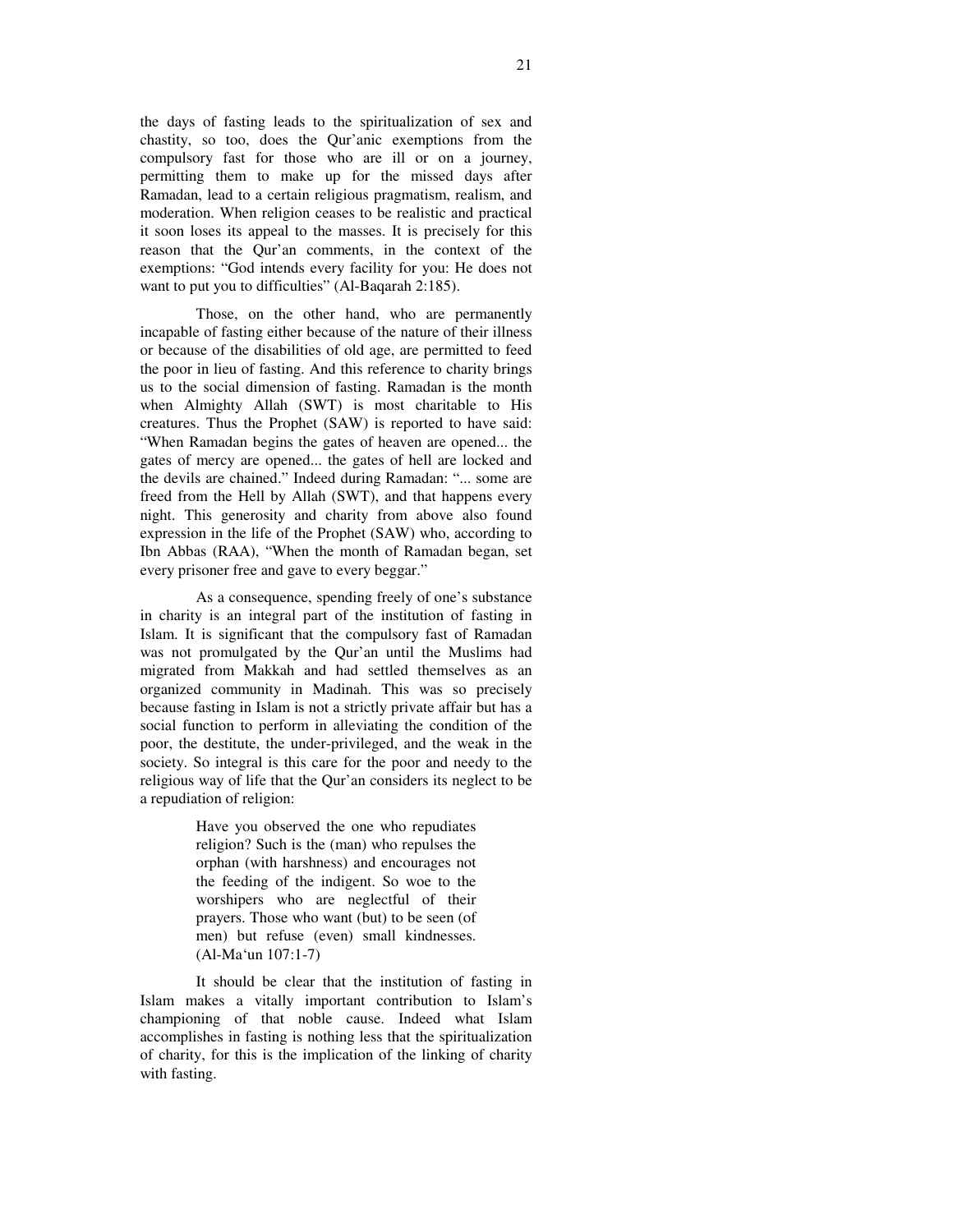The momentum generated in the month of Ramadan in respect of the spiritualization of charity, is enhanced at no less a place than the house of God itself (the *Kaaba* in Makkah), when during *Hajj* and *Umrah*, the pilgrim who is forced by illness to shave his hair before the completion of the rites, is required to compensate for this either by fasting or by feeding the poor (Al-Baqarah 2:196). Thus even in the House of Allah (SWT) Himself, fasting and charity have the same status.

In a contemporary world in which "aid" as a form of imperialism and a means of control is so common, Islam's spiritualization of charity is sorely needed.

#### **Link between Fasting and Human Freedom and Dignity**

The Qur'an states that the Divine compensation which is exacted for accidental homicide by a Muslim of a Muslim includes "freeing of a believing slave" or, for those who find this beyond their means, "fasting for two months." (Al-Nisa 4:92). Hence the freeing of slaves is invested with a special degree of spirituality in Islam since it is equivalent in status to prolonged fasting. This is an achievement of great significance indeed for it permits the process of the dismantling of the institution of slavery to proceed in a manner which ensures the full rehabilitation of the freed slaves.

The negative after effects of slavery and, in particular, the damage to the human personality, are still very visible in the western hemisphere more than a century after the abolition of slavery in Western civilization. The descendants of freed slaves in the United States of America are yet to be successfully integrated into the American society. The explanation of this pathetic situation lies in the fact that slavery was abolished in response to basically economic compulsions. Humanitarianism appears to have played a minor role in the whole affair. No evidence exists of any significant spiritual motivation in the dismantling of the institution of slavery. (See the excellent work of Dr. Eric Williams, entitled *Capitalism and Slavery.*)

We wish to suggest that this is the basic reason why western civilization has been able to live with, or at least to tolerate Western-imposed apartheid on the soil of the very continent from which the West enriched itself by enslaving a free people. In other words, apartheid is a manifestation of the spiritual bankruptcy of secular western civilization.

In India, on the other hand, the caste system imposes a very real form of slavery on millions of people in that hapless country. It is of crucial importance to note that there is a form of color discrimination which is involved in the caste system. The fair-skinned Aryan is never at the bottom of the social order. That is reserved for the dark-skinned indigenous Indians. Although the caste system has been denounced by many great Hindu spiritual and religious leaders and Hindu reform movements, as well as being made illegal by the Indian constitution, it continues to survive and to impose terrible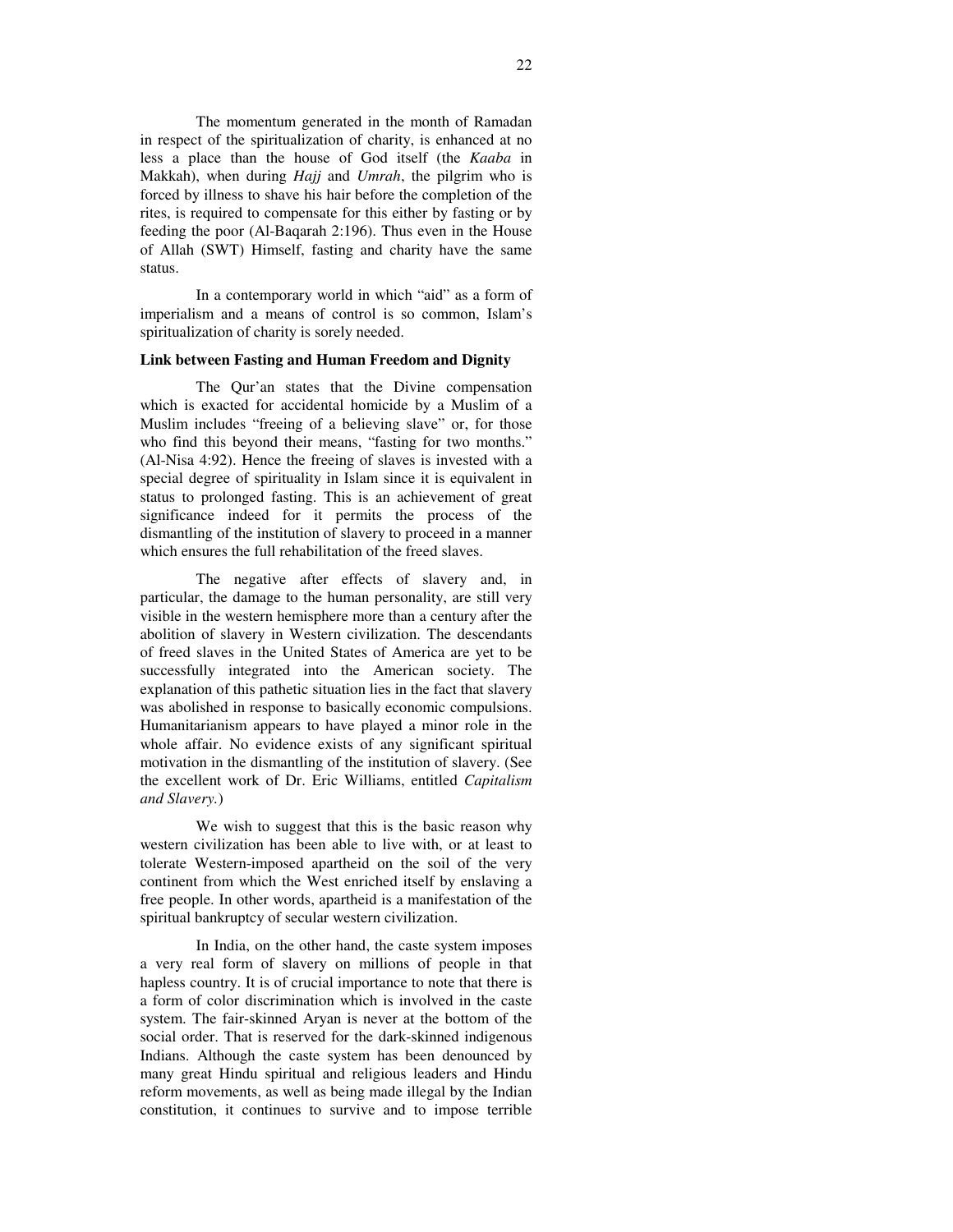sufferings on low caste and casteless Hindus to this day. In Christianity as in Hinduism, there appears to be no basic linkage between fasting on the one hand, and the recognition of human freedom and dignity on the other. And it is the consequent inability to mobilize the spiritual consciousness and bring it to bear on such social problems as caste in India, apartheid in South Africa, and the integration of the descendants of freed slaves into American society which explains the continued existence of these manifestations of social cancer.

Islam's basic achievement really lies in the functional linkage it has established between fasting, on the one hand, and charity, chastity and recognition of human freedom and dignity, on the other. The one envelops the others in a spiritual embrace of profound practical consequences.

#### **BETWEEN THE TWO NIGHTS**

The *Mi'raj* or ascension of the Prophet (SAW) to the special Divine presence took place on Rajab 27. This date appears to be linked in the Islamic calendar to Ramadan 27, the likely day of the "Night of Power," or the *Lail Al-Qadr*.

It seem that this period of two months is a special season in which the collective spirituality is progressively enhanced until finally the individual effort of even the average worshiper elevates him to eligibility for some form of religious experience. This, in turn, launches him on a path of spiritual growth.

The progressive enhancement begins on Rajab 27, when the worshiper refreshes his memory about the Prophet's *Mi'raj* and reminds himself that the five daily prayers *(Salat)* which was "brought down form above" in the *Mi'raj*, is the vehicle for his personal *Mi'raj*. He thus pay serious attention to improving the quality of his *Salat*. This involves, most of all, developing a devout frame of mind.

In the month of Shaban he follows the example of the Prophet (SAW) and fasts a trial-run, really, to prepare the body and the mind for the rigors of the fast of Ramadan. Thus the preliminary fast of Shaban is added to *(Salat)* and worship moves into a higher gear. On Ramadan 1, not only does the compulsory fast for all adult Muslims begin but, also, there is *Qiyam Al-Lail* or the prayers of the night-vigil, when it is customary for the entire Qur'an to be recited. Fasting, the night time prayer vigil and the recitation of the Qur'an have a dramatic impact in effecting a substantial qualitative improvement of worship.

When, on Ramadan 21, the withdrawal from worldly affairs and seclusion in the mosque *(Ai'tikaf)* for ten days commences, the worshipers reach a pitch or intensity of worship which makes this period most spiritually conducive for religious experience.

Finally comes Ramadan 27, the "Night of Power" *(Lail Al-Qadr)* when Allah (SWT) sends down the angels and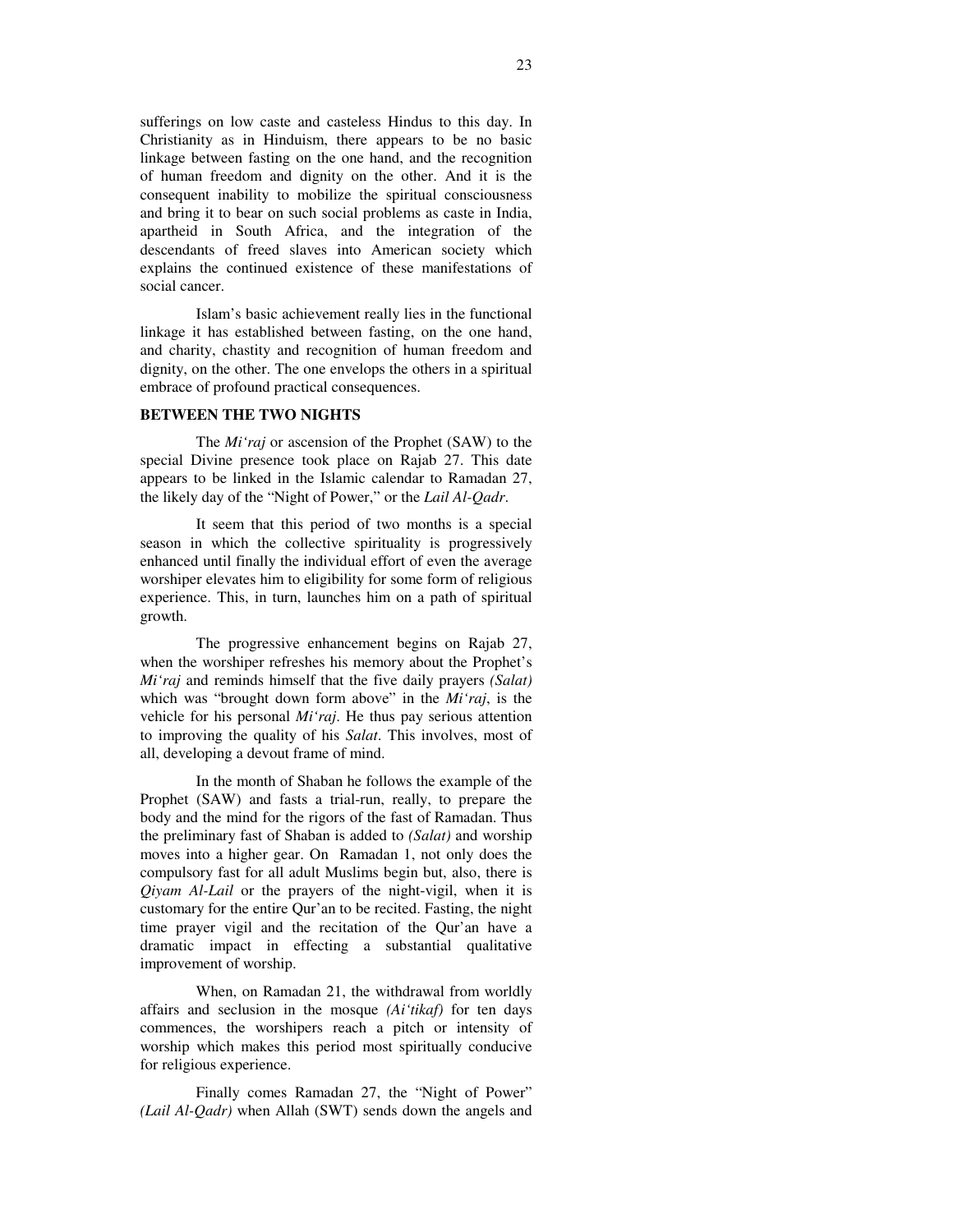Gabriel for "every errand," (Al-Qadr 97:4), i.e., to bestow, among other things, the supreme gift of *Mi'raj* to all those who have deserved it or who have earned it.

When the Qur'an asserts that the "Night of Power" is superior to a thousand months, (Al-Qadr 97:3), the implication is that which can best be experienced on that night (namely spiritual experience which launches spiritual growth) is better than an entire life-span (a thousand months standing for an average life-span) lived without it.

There are profound psychological and sociological lessons to be learnt from Islam's fast of Ramadan. The enhanced collective spirituality of Ramadan, for example, literally reaches down to embrace even the weakest of the believers and to assist and strengthen his resolve to observe the fast.

Secondly, with the institution of the fast of Ramadan and its attendant charity, prayers, and the recitation of the Qur'an, Islam takes the believer to the third stage of the process of religious development, the stage of total conformity and harmony with the externally imposed sacred law.

In the first stage, we should recall, the individual was invited to enter into Islam and to submit publicly to the Truth. In the second stage, on the other hand, the process witnessed the internalization of the externally proclaimed belief. This was the stage of faith or *Iman*. With the fulfillment of stage three, or total conformity with the sacred law, the stage is now set for that spiritual growth (through *Al-Shari'ah*, *Al-Tariqah*, *Al-Ma'arifah* and *Al-Haqiqah*), which is the true goal of the religious way of life.

#### **FASTING AND THE PHYSICAL BODY**

We eat and drink for energy, which we then burn up when working or playing. When we generate greater amounts of energy than we actually use we then end up with excess energy and this is stored in the body as fat. There are two ways through which we can get rid of fat, and that is either by rigorous exercise which burn up a lot of energy rapidly, or by fasting, When we are fasting, we still need energy to meet our daily requirements. When the source of energy through food and drink is limited the body uses its stored energy. In this way we get rid of excess fat.

By reducing or eliminating excess body fat every year during the fast of Ramadan fasting makes an important contribution to physical health.

It should be obvious, however, that this elimination of excess fat will not be achieved if one fasts for the whole day and then, at the time of breaking the fast, eats three times as much food as one would normally eat. In fact this overeating after a long day of fasting can have a distinctly negative impact on health.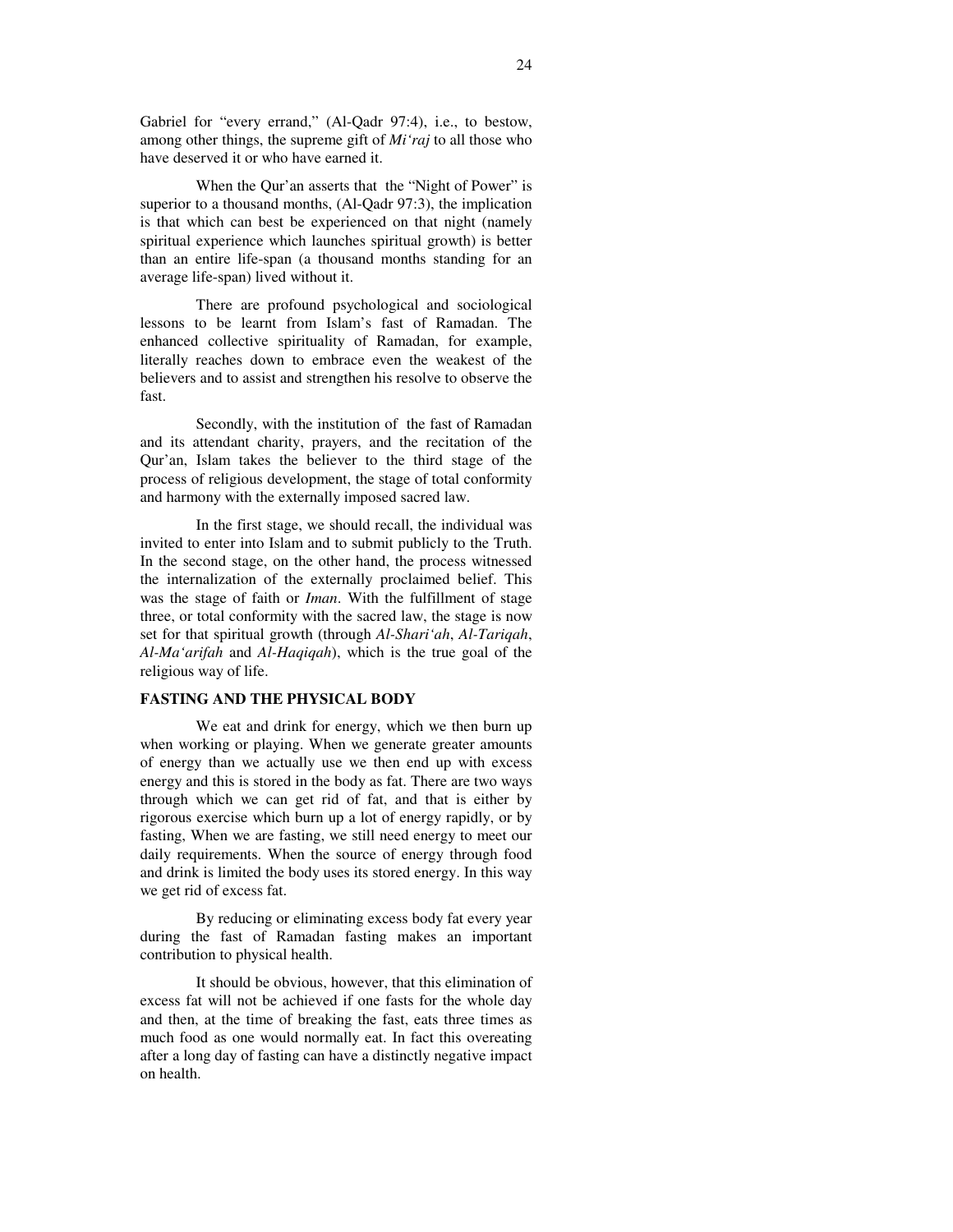The human body, like a motor car, needs to be serviced at regular intervals. By changing spark plugs, points, condenser, oil, oil filter, etc. and then "tuning" the engine, the car works better and more efficiently. There is, in addition, an increase in the life of the car. Similarly, the human body needs to be serviced and Islam achieves the servicing of the body during the fast of Ramadan. While fasting, a number of bodily organs (particularly the digestive organs) are rested and thus serviced. This servicing restores human health and increases man's longevity.

Physical strength cannot be sustained without good health, and fasting is essential for the maintenance and the preservation of good health. Indeed fasting helps in the cure of many illnesses! The question is: Does Islam establish a link between physical strength and Power? And the answer is: Yes, it does!

When the Israelites questioned the Divine choice of Saul (or *Taloot*) as their king on the grounds that he was not a man of wealth, Allah (SWT) responded and pointed out that Saul was eligible for the status conferred upon him because he possessed knowledge and (physical) strength. (Al-Baqarah 2:247)

#### **Fasting and Creativity**

In order to realize his potential, man must achieve in his life-pattern a balance between continuity and change. As soon as he becomes stuck in a permanent syndrome of routine and habits, he shuts out from his life fresh and new vistas, and that expansion of the mind and the spirit which exists within him as a potential realization. A temporary change from daily routine to something different can release creative energy, refresh the mind, and restore strength and vitality to a body which may have become tried and stuck in a daily routine.

In the fast of Ramadan the believer experiences just such a change. The change is effected in the realm of man's biological existence and interferes with the daily routine in respect of food, drink and sex. The change is so fundamental, so disruptive of daily routine, that the believer lives a different life in Ramadan. This movement from routine, not only refreshes the body and restores vitality but, more importantly, releases creative forces with the potential of penetrating worlds that were hitherto inexperienced and unexplored by the believer, worlds which transcend his normal experience.

#### **Sharing Hunger with the Destitute**

Abstinence from food and drink from dawn to sunset forces on the believer the personal experience of hunger and thirst. In the crucible of personal experience he learns of what suffering the poor and destitute must bear. As a consequence of the acquisition of this understanding of poverty, the believer's heart and mind is opened for the development of greater sympathy for the poor and greater feelings of charity, kindness, and generosity. And these surely are virtues which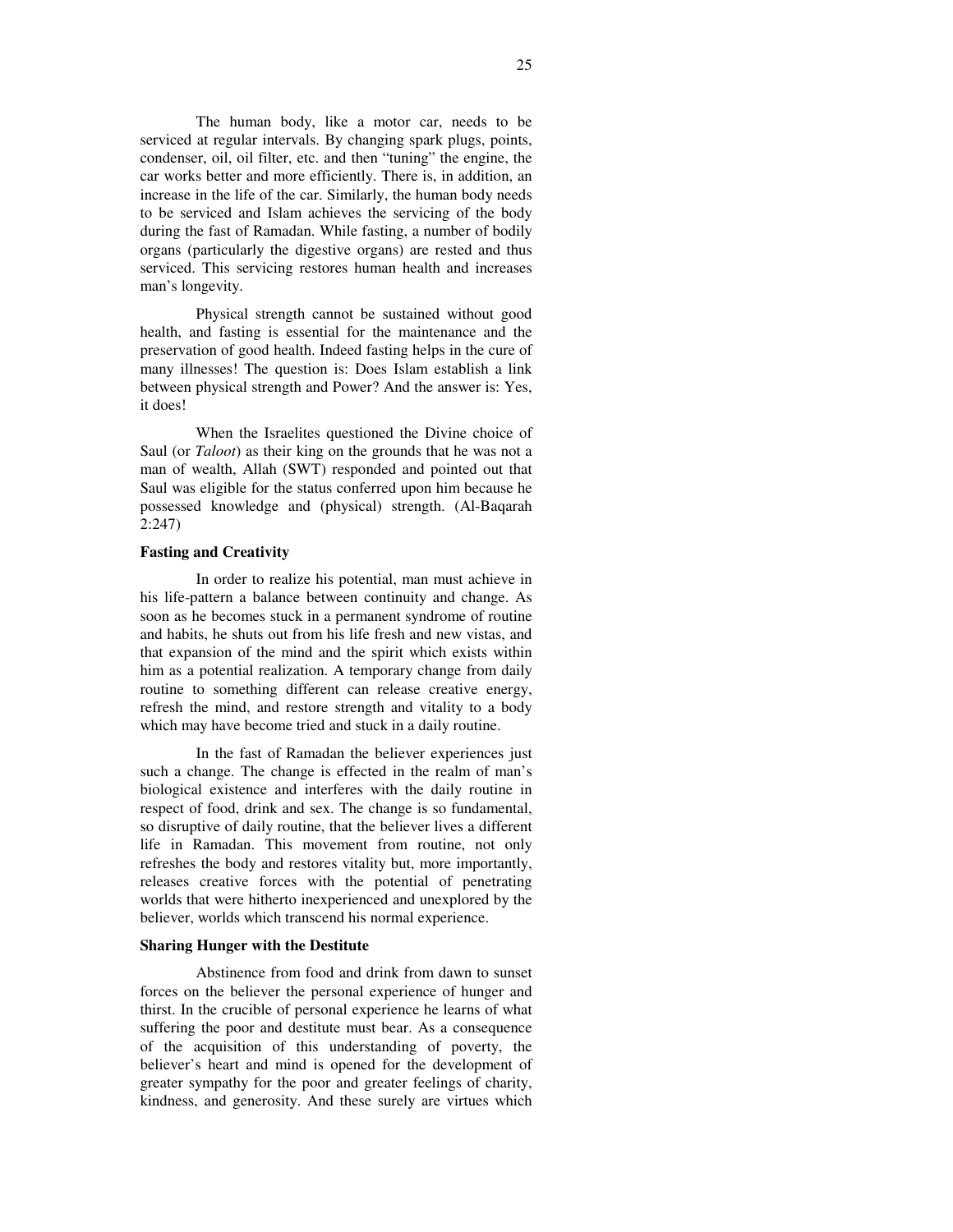lift men and societies to honor and greatness in the march of history.

#### **Fasting and the Value of Food**

Abstinence from food and drink form dawn to sunset and the consequent experience of the pangs of hunger and thirst impresses upon the consciousness of the believer the value of food and drink. Food and drink or sustenance is not a thing to be taken for granted, not a thing to be wasted. Rather it is providence *(Rizq)* and hence sacred. The spirituality generated during the long day of fasting invests the food and drink with which the fast is broken with what can most appropriately be termed "sacramental value."

Respect for food and drink in turn protects one from the abuse of food and drink — as well as over — indulgence in either or both. That the world is in need of proper respect for food is demonstrated year after year in some of the most affluent countries in the world where food is destroyed in order to prevent prices from tumbling in a market which is flooded. 8

## **THE LAST WORD**

The Ummah of the Prophet (SAW) is in a very sorry state today. Despite the Divine command to build Power to the maximum extent possible the Ummah is weak and helpless, as weak, helpless and vulnerable as it was in Makkah. At that time the Prophet (SAW) led the community, with Allah's help, to that state of Power with which they succeeded in defeating the enemy at Badr.

Today's Ummah has a primary obligation to restore Power! There is no other subject more important to Muslims today than the restoration of Power, that Power which can function as an effective deterrent to the enemy, which can be used for responding to aggression and for liberating the oppressed and tyrannized, and through which the Truth can be seen more clearly by mankind to the Truth. These are the functions of Power as established in various *ayaat* of the Qur'an. If that Power is not restored then the consequence for the world of Islam will be more Bosnias, Kashmirs, and Palestines. There will be universal *Fasad* (corruption and disarray) on earth and the misery will fall on all, not just on the guilty. The Muslims, however, will face the brunt of the suffering. To avert that fate which is already at our doorstep, we need to restore Power.

We learn from the *Seerah* that the foundations of Power must first be established before we can actually take the battlefield. This is the significance of the thirteen years in Makkah, the *Hijrah*, and the first year in Madinah. The foundations of Power are freedom, knowledge, values, faith, unity and fraternity, leadership, and discipline. A study of the main points made in this paper reveal that the institution of the collective fast of Ramadan makes a significant contribution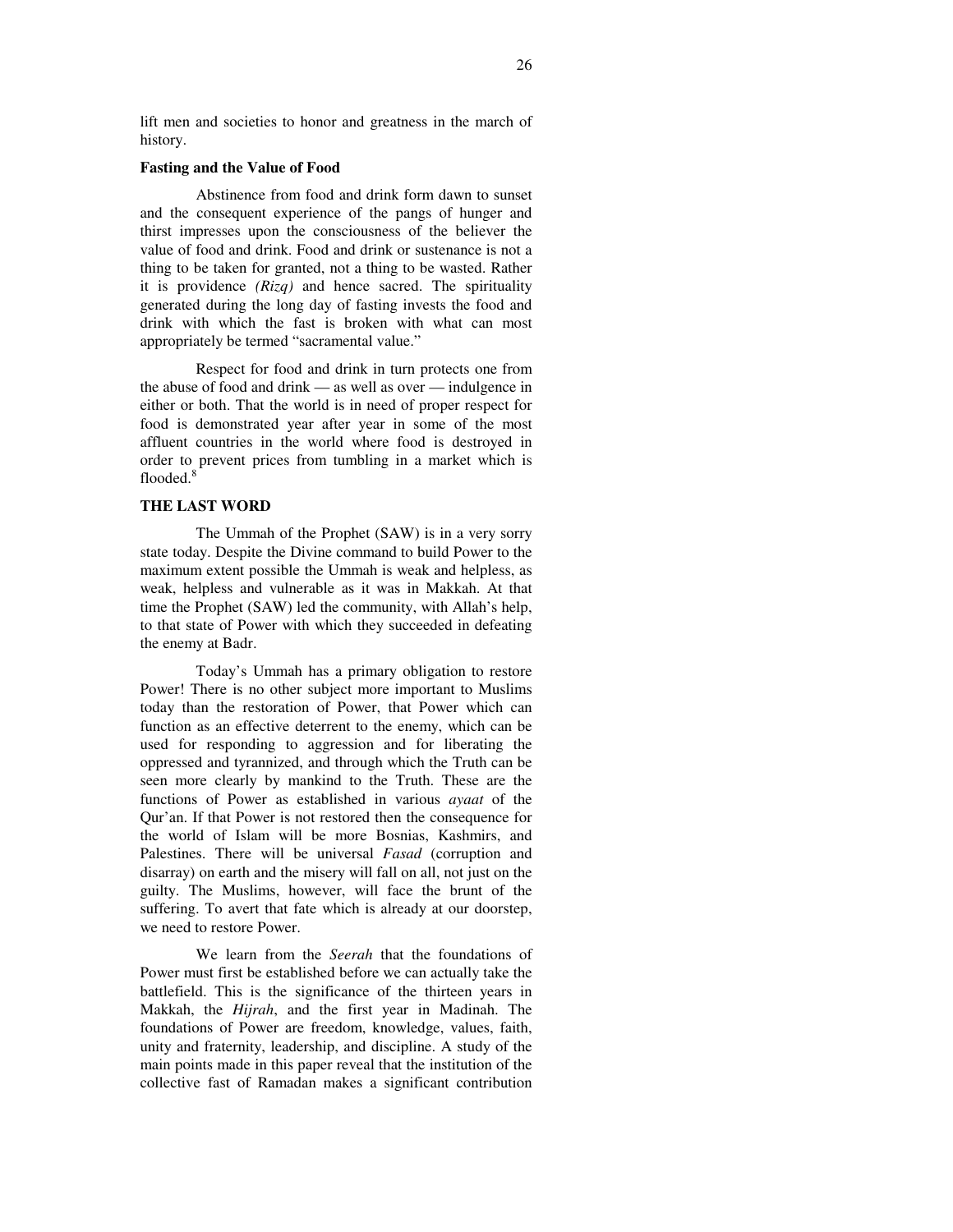towards developing and sustaining *all* those foundations of Power.

Our appeal to the intellectual, moral, and spiritual guides of the contemporary Ummah is to direct urgent attention to the following:

- 1. Articulate the relationship between fasting and Power; why else, indeed, did Allah (SWT) delay the promulgation of the new *Shari'ah* regarding fasting until after the first Ramadan in Madinah?
- 2. Work for the recognition of the strategic input which the fast of Ramadan is supposed to make in the development of Power; this input being described in the development of values, in winning inner freedom, in facilitating the penetration of the transcendental foundations of knowledge, in strengthening faith, in uniting the community, in developing a life of self-discipline, etc.
- 3. Mobilize Muslims in such a way that the fast of Ramadan may actually result in that input for Power being achieved individually and collectively. Aameen!

## Endnotes

 $<sup>1</sup>$  It is interesting to observe that after the opening chapter of</sup> the Holy Qur'an, which is itself named "Opening Chapter," the next chapter is entitled the Chapter of the "Cow." While the choice of this name is linked to the worship of the cow in Jewish history which is found in the chapter (Al-Baqarah 2:67- 71), it also has great significance for Hindus who consider the cow to be a holy animal. Now the choice of the cow, which performs the wondrous feat of eating grass and producing milk, as a holy animal, can be considered to have been a preliminary step in the evolution of the religious copiousness, leading eventually to the recognition of *all* animals as sacred. Similarly the choice of the Ganges as a holy river and Bharat as a holy land would lead eventually to the recognition of *everything* in this universe as holy and sacred. And this is a position which can only truly be sustained with the recognition of the world as real and as God's creation. Secondly, the world and all it contains must be recognized to be functioning as a medium which leads the developed religious consciousness to God. And this, of course, is the position of Islam itself which embraces a spiritual interpretation of the universe, a universe which overflows with the "Signs of Allah" (the *Ayaat Allah*). And the Signs of Allah (SWT) lead directly to Allah Himself.

 $2$  David is mentioned in the Bible as having fasted for seven days (Samuel 12:16-17). Moses fasted in order to show gratitude to God for the deliverance of the Israelites from Pharaoh and also for the Day of Atonement (Leviticus 16:29). Jesus Christ not only kept fasts but also commanded his followers to fast (Mathew 6:15-17, Luke 5:33-35, Acts 13:23). May Allah's blessings be upon them all.